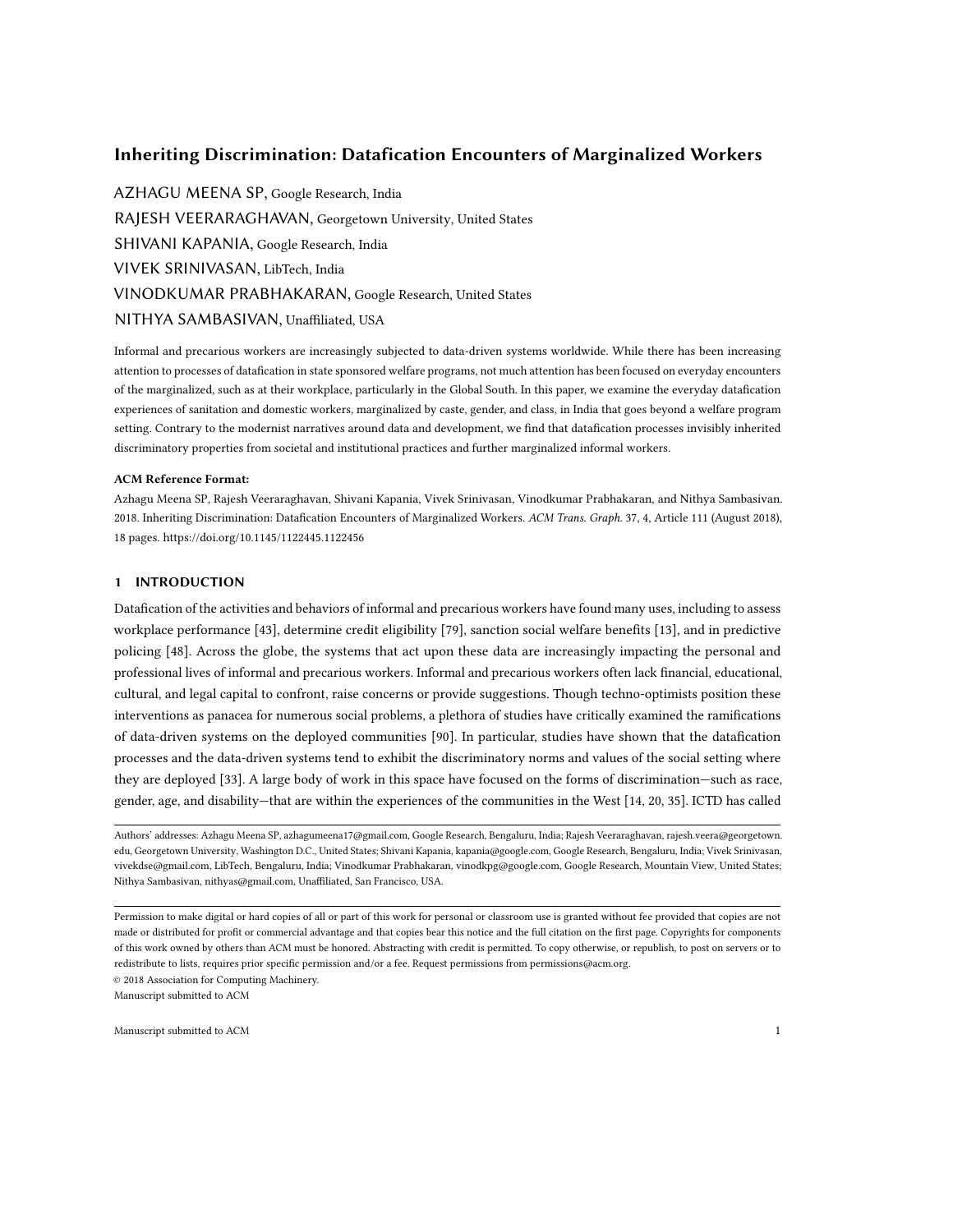the attention of the community on issues that are plaguing the Global South, the forms of data based discrimination that are native to non-western geographies—such as religion, caste or tribe—largely remain under-studied [\[49\]](#page-16-1).

Current literature on participatory design [\[57\]](#page-16-2), assets-based design [\[91\]](#page-17-3), value-sensitive design [\[26\]](#page-15-6), decolonial design [\[32\]](#page-15-7), data feminism [\[22\]](#page-15-8), and design justice [\[17\]](#page-15-9) have proposed theories, provided recommendations, and developed principles in including experiences of marginalized communities in design of data-driven systems. However, these techniques may not scale up or generalize to non-Western communities because of the differences in norms and values, high power distance, invisible and unlabeled marginalization, and literacy challenges among others [\[50\]](#page-16-3).

Characterized by linguistic, cultural, economic, and religious diversity, India is witnessing a datafication era where behavior and perceptions of diverse populations are being digitized that extends beyond welfare programs, affecting marginalized citizens [\[50\]](#page-16-3). In general, the aspirational, modernistic, and progressive perceptions around technology in India have catalyzed the adoption of datafication with minimum resistance [\[50,](#page-16-3) [61\]](#page-16-4). However, past research has discussed that datafication of marginalized communities, in particular, require non-conventional methodologies, in order to avoid adding further layers of discrimination to the already existing social inequities [\[51,](#page-16-5) [72,](#page-16-6) [73\]](#page-16-7). Less attention to the methods and techniques followed in the data production stage could trigger undesired compounding effects on the systems built with the collected data [\[74\]](#page-16-8). While there has been increasing scholarship of datafication in welfare schemes [\[50\]](#page-16-3) and app-based platforms [\[42,](#page-15-10) [66\]](#page-16-9), there has been less attention on quotidian datafication situations that examine the perspectives from the standpoint of marginalized citizens in the Global South, which is what this paper focuses on. We foreground the perceptions and experiences of marginalized workers in India where they are increasingly becoming the subjects of data-driven systems $^1$  $^1$  for workplace monitoring [\[3\]](#page-14-0), delivering public services [\[2\]](#page-14-1), sanctioning micro-credits [\[1\]](#page-14-2), and more.

We examined the practices and experiences of sanitation and domestic workers, from Bangalore and Madurai, in South India, with the datafication process in three applications that impacted their everyday lives—workplace monitoring, credit-rating systems, and public welfare delivery. Sanitation and domestic workers are an economically poor and oppressed caste demographic in India, who are still devoid of their basic rights despite the various legislation that seek to protect them [\[70\]](#page-16-10). Though substantial in numbers $^2$  $^2$ , the experiences of these workers are largely understudied empirically [\[11,](#page-14-3) [23\]](#page-15-11). We share our insights from qualitative semi-structured interviews with 14 sanitation workers, 11 domestic workers, and 7 leaders from these communities. Our research and its implications are shaped by Ambedkarite perspectives on emancipation of the marginalized, and we analyze the experiences and practices of workers against the context of caste and untouchability. Our study addresses three research questions: (1) how are workers perceiving data-driven systems? (2) how does the current data infrastructure exacerbate or contribute to overcoming the existing social inequalities? (3) what are the impacts of these systems on their everyday practices? These questions provide unique lens to understand how the data-driven systems could distort existing power relations from the perspective of workers, who have been systematically sidelined in designing these systems.

Overall, we found that the existing data-driven systems largely aim to track the integrity of workers, prevent resource leakage, and increase the efficiency of monitoring/flagging functions. However, these systems invisibly inherited three properties of the institutions where they were deployed. First, the workers had to adhere to certain rigid and laborious data recording procedures in order to feed data into these systems. Such implicit and unreported practices were introduced into the designs of these systems, without considering the workers' cost of complying

<span id="page-1-0"></span><sup>&</sup>lt;sup>1</sup>By data-driven systems, we refer to those deployments where the workers were decision-subjects, and the owners, makers, or other users of the systems collected digital data and used them for reporting, analyzing and informing decisions [\[5\]](#page-14-4).

<span id="page-1-1"></span> $^2$ It is estimated that there are at least 2 million domestic and 5 million sanitation workers in the country, but the official statistics largely remains unsettled and invalidated to date [\[37,](#page-15-12) [81\]](#page-17-4).

Manuscript submitted to ACM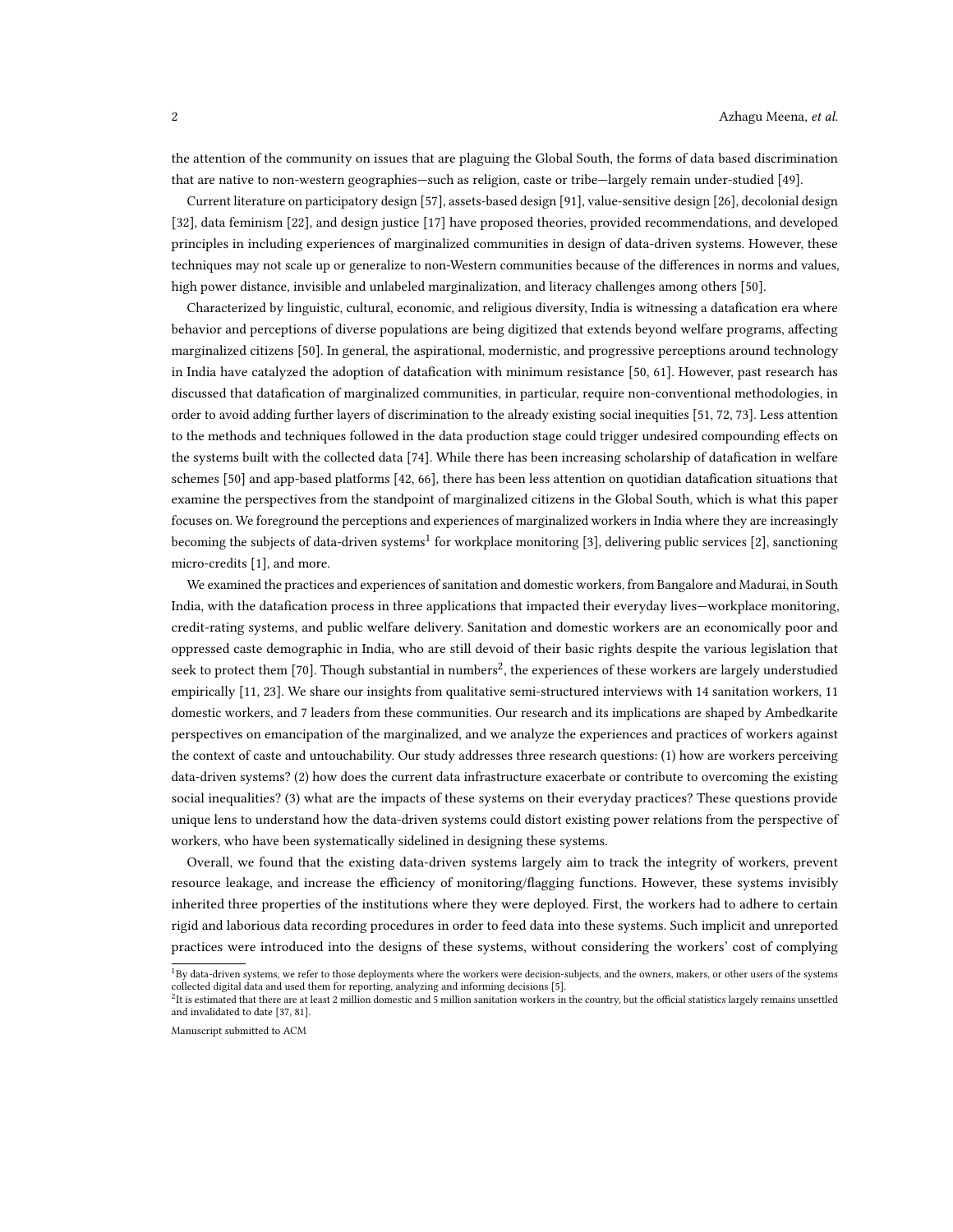to them. Second, the technologies for collecting data and tracking activities often overlooked the perspectives of workers and missed operationalizing their concerns and struggles, by only considering those variables that are easily quantifiable, standardized, and expressed mathematically. Finally, while the data-driven systems made the functions of supervisors/employers convenient and efficient, there was no transparency in the other direction, which in turn, exacerbated the existing power inequalities between workers and higher-ups. Altogether, while these data-driven interventions are branded as transformative antidotes to corruption, and "promoted by an aspirational discourse of modernity" [\[62\]](#page-16-11), we empirically show that they largely tend to inherit the institutional properties and, in fact, increase the oppression along caste, gender, and income lines.

### 2 RELATED WORK: DATAFICATION AND OPPRESSION

Over the last few decades, the practices of transforming social aspects of human life into a computationally-manipulable, quantifiable form are becoming pervasive [\[90\]](#page-17-2). This process of transforming human life into a continual source of data, a stream of numbers [\[18\]](#page-15-13), is known as datafication. This process of datafication is becoming increasingly accepted as the norm in wide-ranging fields (e.g., healthcare, finance, social benefits) [\[90\]](#page-17-2), however it is a form of dominance, albeit subtle. The power structures that govern practices of datafication are inherently asymmetrical. Datafication can be extractive with lopsided gains to the creators and could push the decision-subjects to a disadvantageous position [\[74\]](#page-16-8). Datafication also potentially bakes in various biases that reflect which communities or social groups are over/under-represented, whose data is of high/low quality, and what societal disparities and stereotypes exist around them [\[10,](#page-14-5) [53\]](#page-16-12).

There is growing body of evidence to suggest datafication worsens racial [\[20,](#page-15-4) [38,](#page-15-14) [44,](#page-16-13) [47,](#page-16-14) [76\]](#page-16-15) and gender biases [\[12,](#page-15-15) [64,](#page-16-16) [84,](#page-17-5) [94\]](#page-17-6). Buolamwini and Gebru [\[14\]](#page-15-3) find that widely used benchmarking datasets have intersectional accuracy disparities, that is, they perform much worse for darker-skinned females than lighter-skinned males. Recent work has also explored the other axes of discrimination such as sexual orientation [\[29\]](#page-15-16) and disability [\[35\]](#page-15-5). Another emerging area of research is examining the axes of discrimination with the deployment of algorithmic systems in non-western communities (e.g., caste, religion) [\[48,](#page-16-0) [72\]](#page-16-6).

While data has been quintessentially attached to the ideas of state led 'development', more recently, the processes and practices of datafication are penetrating the Global South through the use of digital technologies by non-state institutions and large corporations [\[7,](#page-14-6) [40,](#page-15-17) [55\]](#page-16-17). As these institutions acquire the tools for datafication, they also acquire the means to assess, and surveil already marginalized groups. With "fragile democracies, flimsy economies, and impending poverty' [\[54\]](#page-16-18), it becomes important to examine the ways in which digital technologies are introduced, and if they perpetuate and exacerbate existing inequalities [\[80\]](#page-17-7). Several scholars over the last few years have studied and documented the socio-cultural and economic impacts of these technologies introduced in the Global South [\[8,](#page-14-7) [34,](#page-15-18) [36,](#page-15-19) [60,](#page-16-19) [85\]](#page-17-8). As Heeks and Shekhar [\[33\]](#page-15-2) describe, part of this research focuses on the constraints of datafication (e.g., digital divide, data quality). Other researchers focus on the dis-benefits or harms realized through the process of datafication in the Global South [\[4,](#page-14-8) [49,](#page-16-1) [50\]](#page-16-3). However, the forms of discrimination that are native to non-western geographies and their implications on datafication have received little scholarly attention so far. Historical injustices based on caste, religion, and tribe are some prominent examples in the context of Indian subcontinent. In particular, the caste system plays a crucial role in determining social, cultural, economic and political relationships between people from these societies. Compared to the age of this centuries-long practice, the documentation of caste and its manifestations began only very recently.

For centuries, the art of history writing across India was dominated by upper-caste males. Dalit literature, texts written by Dalits about their own lives, emerged only recently in the 1960s [\[93\]](#page-17-9). Though few upper-caste history writers have written on Dalits, it is often difficult to truly understand the Dalits' struggles holistically only from their Manuscript submitted to ACM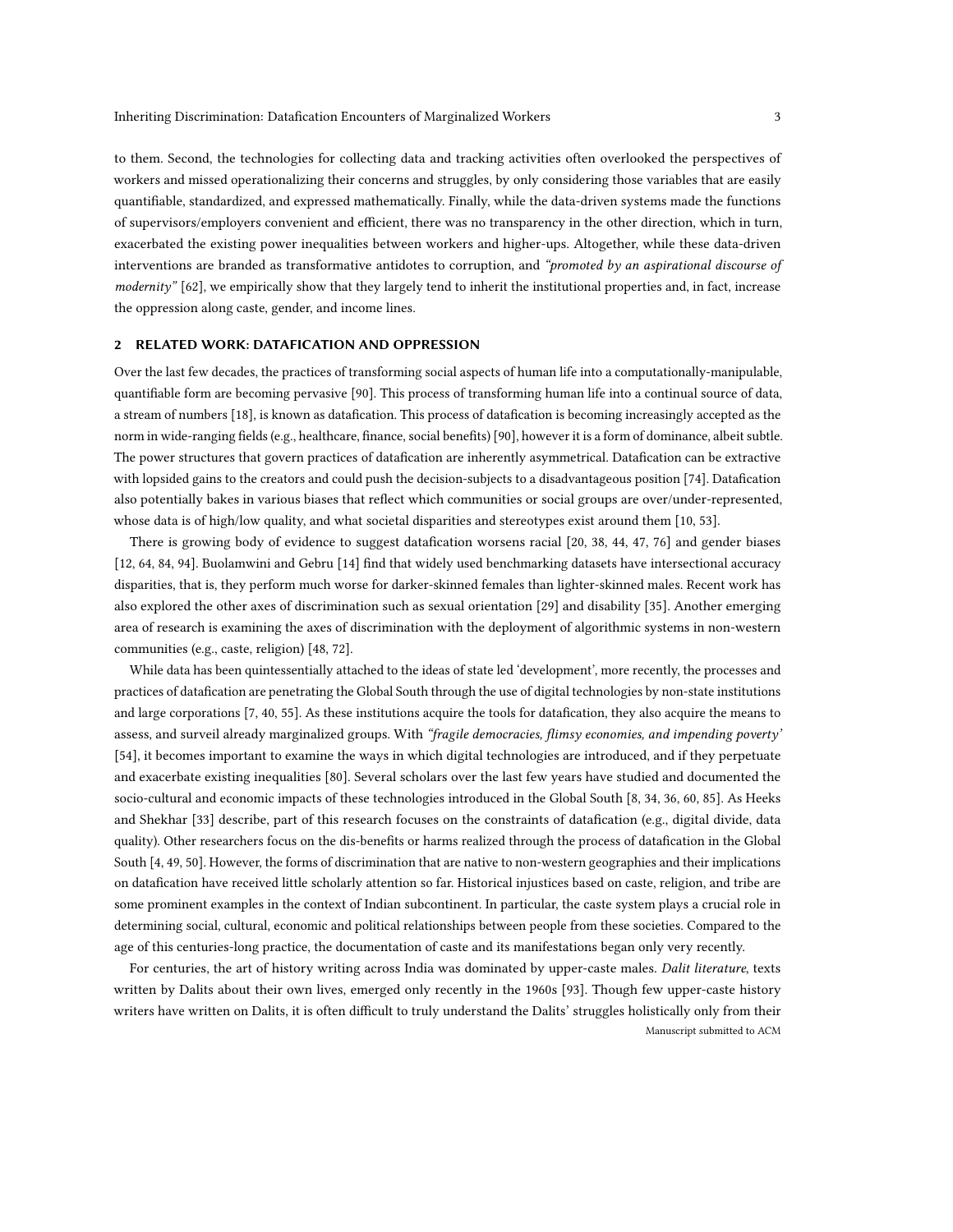writings, as they lack the lived experiences of being a Dalit person themselves. For instance, consider MK Gandhi and BR Ambedkar, who are two prominent advocates of eliminating caste-based discrimination. While Gandhi, an upper-caste male, approaches the idea of caste from a reformative and idealistic perspective, Ambedkar, a Dalit, takes a revolutionary and pragmatic approach and argues for annihilating the very idea of caste [\[30,](#page-15-20) [41,](#page-15-21) [63,](#page-16-20) [69\]](#page-16-21).

Several studies on caste and its implications have mostly found interest in the fields of social and political sciences, economics, and anthropology [\[45,](#page-16-22) [77,](#page-17-10) [88\]](#page-17-11). Recently, the interests on analyzing the impact of caste have expanded to other domains such as HCI, CSCW, and business management. For instance, Vaghela et al. [\[87\]](#page-17-12) studied the influence of caste in the social media politics of India, and Damaraju and Makhija [\[19\]](#page-15-22) researched the role of caste networks in CEO appointments in India. A related area of research examines how platforms enhance existing forms of organizational control in workplace contexts mediated by algorithms [\[6,](#page-14-9) [39,](#page-15-23) [68\]](#page-16-23). Kellogg et al. [\[39\]](#page-15-23) review the six mechanisms through which employers exert algorithmic control to observe and shape behaviors— by restricting and recommending work opportunities, evaluating workers by recording and rating practices, and disciplining them through replacement or reward. Anjali Anwar et al. [\[6\]](#page-14-9) studied beauty workers' experiences with on-demand home service platforms, and find that the workers experience app-based control from platforms (e.g., quantity of work is surveilled) and bureaucratic control through customers, which is shaped by the caste and class dynamics. For instance, the beauty workers in their study were expected to leave their footwear outside, and sit on the floor or carry portable stools for sitting [\[6\]](#page-14-9). Similarly, Rosenblat and Stark [\[68\]](#page-16-23) find that Uber drivers experience information and power asymmetries which favor the platform, for instance, by not informing drivers about a passenger's destination before accepting a trip.

However, there is a lack of academic attention at the intersection of caste and datafication. While Sambasivan et al. [\[72\]](#page-16-6) discusses the role of caste, among other axes of discrimination in India, in developing data-driven technologies, the perspectives of the marginalized in datafication largely remain understudied. Similarly, while past works have focused on the datafication experiences of low-income health workers [\[89\]](#page-17-13), garment, and gig workers [\[23,](#page-15-11) [56\]](#page-16-24) in the Global South contexts, the relations between caste and labour largely remain under researched in the context of everyday practices of datafication. We address these gaps in this study where we examine the datafication experiences of sanitation and domestic workers, an informal and oppressed workforce who are increasingly becoming subjects of datafication and whose occupation, even at present, in many parts of the country, get dictated by the caste they are born into.

### 3 METHODOLOGY

In this paper, we focus specifically on the case of sanitation and domestic workers, who predominantly belong to the oppressed castes. It is estimated that about 60% of the sanitation workers are employed in rural areas and almost everyone belong to the most discriminated sub-castes of what the Indian government classifies as 'scheduled caste' community [\[28\]](#page-15-24). Further, about half of sanitation workers in the country are estimated to be working in high risk conditions [\[37\]](#page-15-12), and one worker die every five days on average [\[58\]](#page-16-25). Indeed, a majority of sanitation workers join the workforce as replacements to their parents who die of workplace hazards. Since most of the sanitation and domestic workers belong to 'scheduled castes' and their supervisors/employers come from castes considered hierarchically 'above' them, they are often harshly treated and face risks of losing their jobs if they raise their voices and concerns. Further, the terms of employment of domestic and most of the sanitation workers are informal, often relying on verbal consent without any formal registration, and there is also a lack of stringent laws and policies to protect them [\[71\]](#page-16-26). In particular, due to insufficient legislation and prevailing social norms, domestic workers are often subjected to long working hours, low pay, less rest days, and face discrimination by caste and gender [\[81\]](#page-17-4). Manuscript submitted to ACM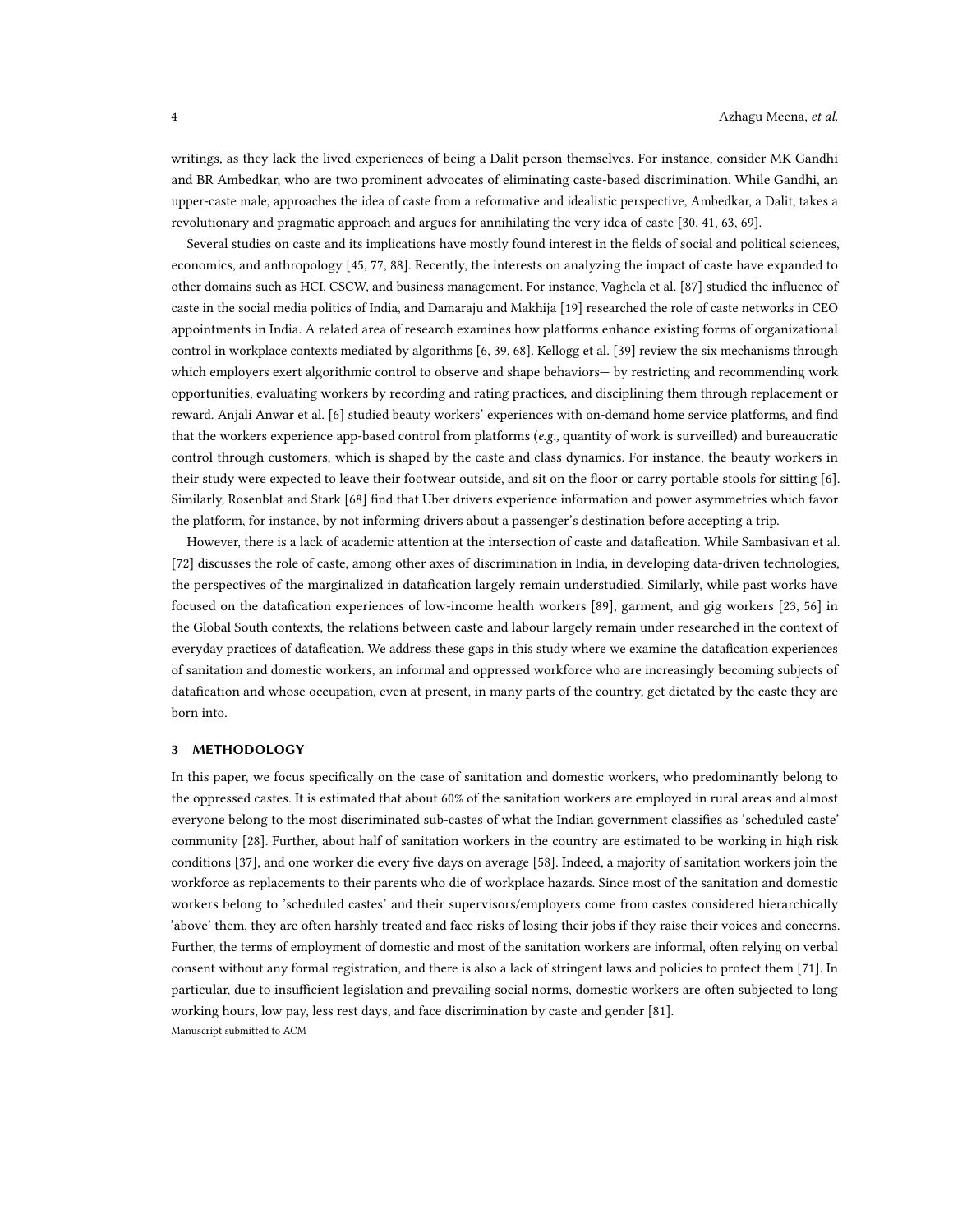Between January 2021 to June 2021, we conducted semi-structured one-to-one interviews with 14 sanitation workers, 11 domestic workers, and 7 community leaders in Bangalore and Madurai, India. Of the entire sample, all the domestic workers, 13 sanitation workers, 2 supervisors, and 3 community leaders self-identified as female. The rest self-identified as males. Participants ranged from 29 to 56 years old. Though it was challenging for us to collect data during the COVID-19 pandemic, we had an opportunity to gather insights about some of their unique experiences which they would not have encountered at usual times. Interviews lasted between 60 to 90 minutes. All the authors contributed to the construction of the research approach, interviews questions, and data analysis, and the first author moderated the interviews. The authors share diverse ethnicities and sexualities and most of them come from privileged positions of class and caste. The authors do not have Dalit lived experience but share political solidarity on emancipation of marginalized communities [\[78\]](#page-17-14). The first author comes from the same locality as some of the participants and knew them from childhood.

### Participant demographics.

Domestic workers: Their nature of work involved cleaning, cooking or care work. This sector remains informal for several decades now, and the total number of domestic workers in the country is still unsettled and invalidated. The numbers from various sources were all from survey estimates only and ranged from 2 to 90 million, highlighting the degree of informality of the sector [\[67,](#page-16-27) [81\]](#page-17-4). Since the domestic workers worked independently and were dispersed across different locations in a city, they were less organized and lacked strong unions to raise their voices.

Sanitation workers: Their work primarily involved septic tank cleaning, faecal sludge handling and road sweeping. While a majority of the sanitation workers worked as contract or daily wage laborers and earn meager income, a small number of them who were permanently employed by the government had relatively better pay and benefits.

Community Leaders: Born into their community, most of the community leaders we spoke to had undergone the struggles of their marginalized community firsthand and had developed into representatives over time. Some of them educated, skilled, and organized their people for harmony, in addition to voicing out their community's demands and helping in mobilizing their people for a common cause. Most of the workers we engaged with shared that they trusted their community leaders and in many cases, the latter were the only ones who truly understood their concerns. Some of these leaders were also well connected with outsiders of their community such as supervisors at work, politicians, and bureaucrats who play crucial role in the social, political, and economic lives of the marginalized. They thus bridged distinct sets of people and hence possessed unique knowledge about the strengths and weaknesses of the complex institutional arrangements in the society, and knew the tactics and strategies required to navigate the political and social systems in place.

Participant Recruitment and Moderation. We recruited the participants through a combination of NGOs, local community members and personal contacts of the first author, using snowball sampling. All our interviews were conducted through normal audio calls. Majority of the participants owned only feature phones while a few owned smartphones. Some of the participants who possessed smartphones shared them with other members of their family. We conducted interviews in participants' local language and translated to English during transcription in order to do comparative analysis [\[59\]](#page-16-28) across our team. The participants were informed beforehand and at the start of interviews about the nature of the study and were compensated INR 1000 (via bank transfer) for their time.

Through our initial engagement with workers who were in the personal contacts of the first author, we identified and conducted interviews with few other participants who had established trusted connections with many from our target community. While these members constituted mostly community leaders, there were also a few sanitation and Manuscript submitted to ACM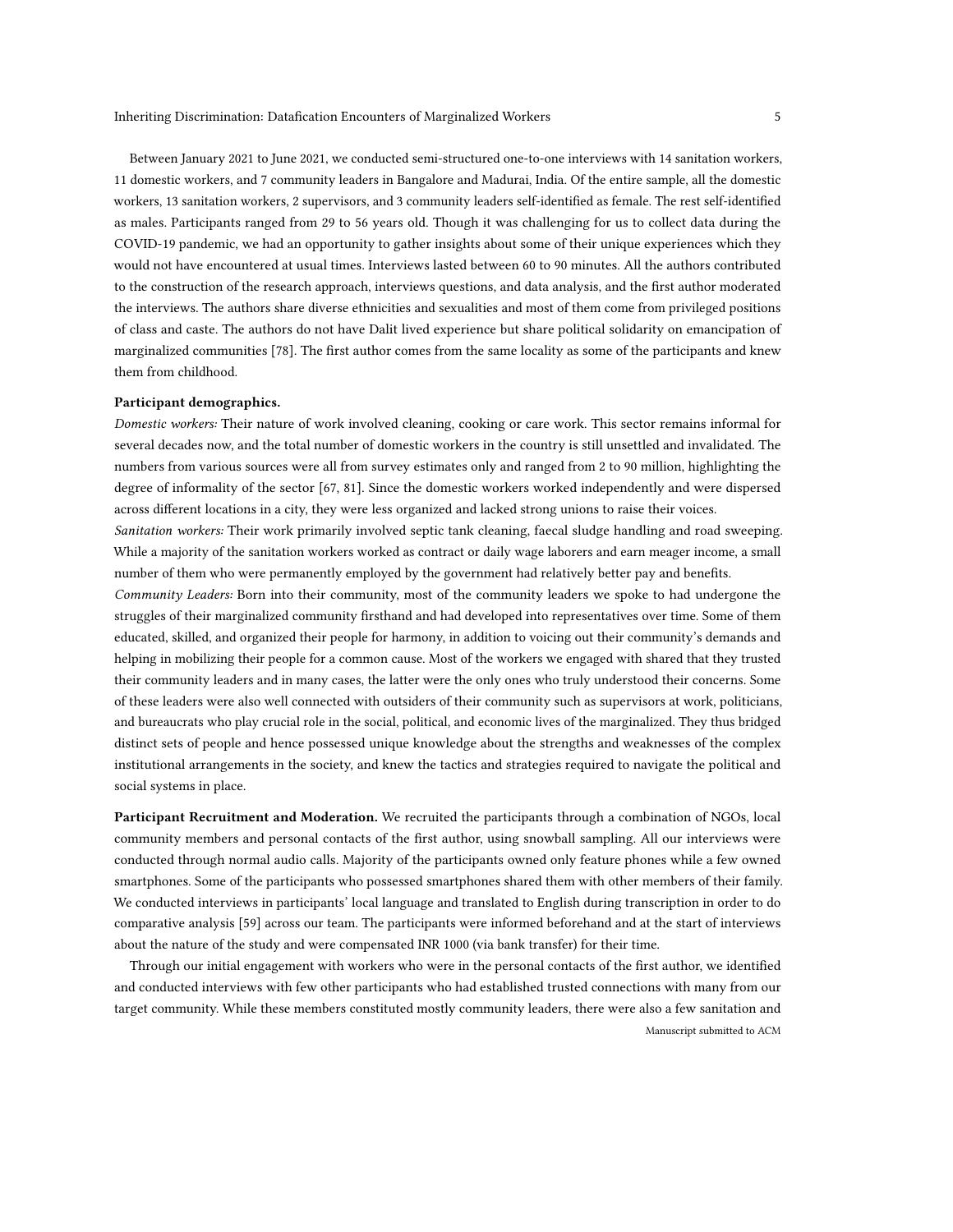domestic workers who maintained very good rapport with everyone in the community. They then introduced us to more members from the community, most of whom interacted with us without much apprehension since we were presented to them through their acquaintances. Similarly, we recruited participants through our engagements with community leaders who were associated with NGOs. Within our available recruitment resources, we ensured to recruit participants who were representative of the our target community of different age, gender, and socioeconomic status.

The community leaders in our sample have worked with the community at large and in many cases, have made efforts to represent the voices of the community in various forums when required. So, while the interviews with the workers and supervisors were centered in most cases around their individual experiences, the interviews with the community leaders were aimed at gathering collective and diverse perspectives about the workers' encounters and situations.

Analysis and Coding. During our interviews, we probed into participants' real-life encounters of data-driven systems to understand their reality, existing struggles and general perceptions about datafication. We conducted multiple rounds of thematic coding and identified key ideas from the data around datafication and marginality. In particular, our analysis focused on understanding participants' socio-cultural, economic, and political lives and their experiences around (1) workplace monitoring, (2) credit rating systems, (3) public welfare delivery, (4) data infrastructure, (5) automation, (6) transparency, and (7) role of formal and informal support systems in redressing grievances. We then consolidated our findings into three top-level categories which showed how the datafication process on marginalized communities inherit characteristics of past institutions.

Research Ethics and Anonymization. At the beginning of each interview, we informed our participants the purpose of our study, the types of questions we would ask, and our affiliations. We obtained verbal consent, in participants' own language, before starting the interviews and provided them an opportunity to decline participation prior to interviews. We also informed them they had the right to terminate the interview at any point without forfeiting the incentive. We stored all interview data in a private Google Drive folder with access permissions given only to our research team. In the interview and research files, we deleted all identifying information such as names and contact details. Further, when presenting our findings, we report only pseudonyms and age ranges to protect participant privacy.

Limitations. Our study may be subject to common limitations of qualitative studies such as observer bias, participant self-censorship, and limited generalizability, considering the huge number of domestic and sanitation workers spread across different demographics. We acknowledge that some of the nitty-gritty in our participants' experiences with datafication could have been lost in translation due to the caste/class differences. Further, due to the COVID-19 pandemic, we had to avoid conducting in-person visits to the field and limit ourselves to semi-structured interviews through normal voice calls.

### 4 FINDINGS

The domestic and sanitation workers we engaged with were *datafied* for three major purposes—monitoring their workplace activities, *flagging* or identifying eligibility for microcredit, and for public welfare benefit. The technologies that were used for the above purposes were fingerprint/face-recognition based biometrics, CCTV cameras, WhatsApp, and credit risk assessment tools. We found that the design of these data-driven invisibly inherited three major discriminatory properties from past institutions: laborious and rigid data recording procedures in order to feed data into these systems, misguided mathematization, and one-sided transparency. We observed that, in most cases, workers perceived these systems as opaque, discriminatory, and rigid, and put forth nuanced arguments on the existing datafication process Manuscript submitted to ACM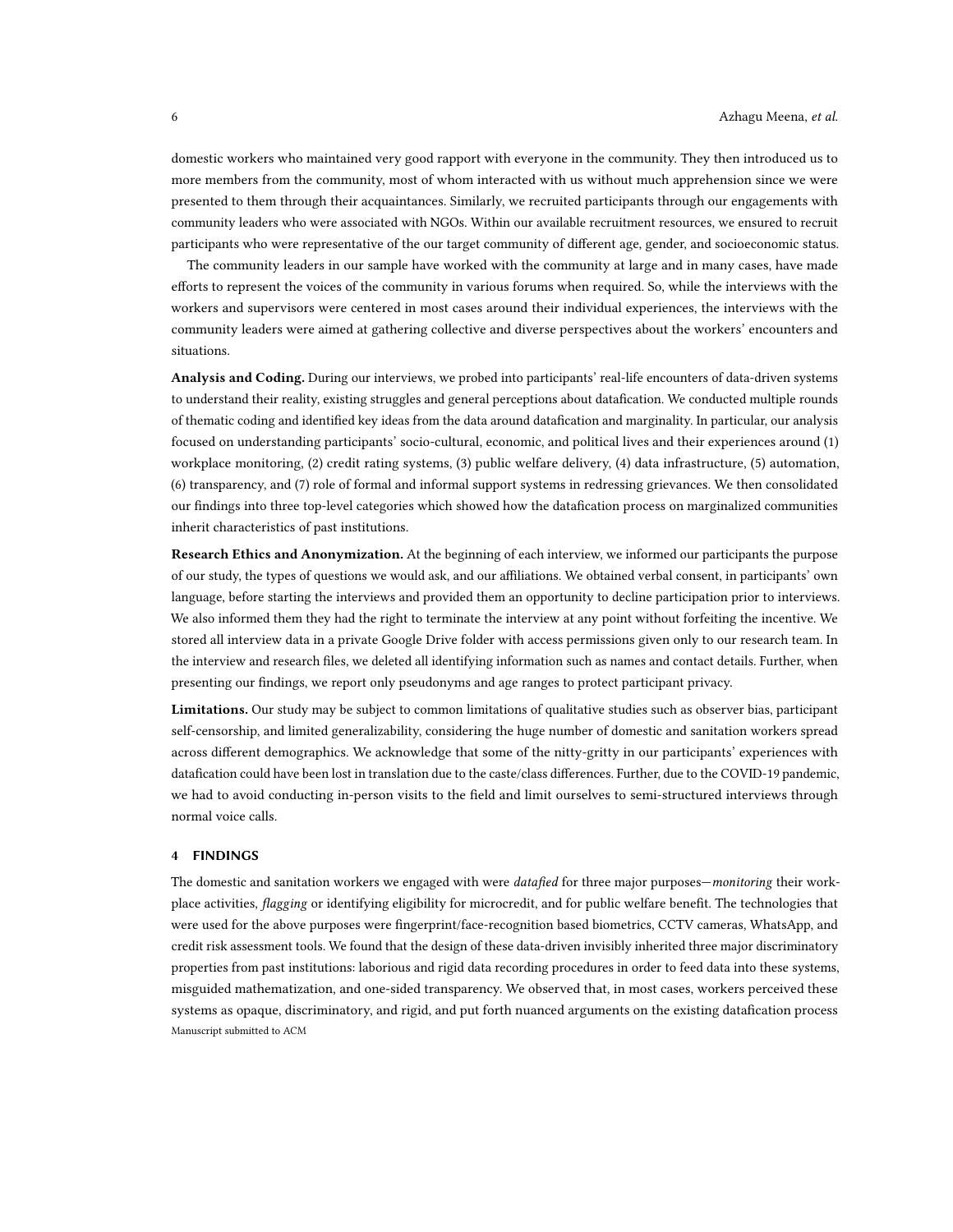and suggested alternatives for burden-free deployment. Further, these systems afforded legitimacy to supervisors, exacerbating some of the already existing economic, social and cultural inequities experienced by the workers.

#### 4.1 Laborious and Rigid Data-Recording Procedures

The data-driven systems required our subjects to adhere to specific procedures in order to feed their data and make these systems function. These procedures were often implicit, unreported, burdensome, and hard to challenge. In this section, we discuss the experiences of our participants with such procedures that were often simply demanded without considering the workers' cost of complying.

Demeaning Manual Labor. The century-long connection between caste and occupation still prevails in many parts of India [\[27,](#page-15-25) [86\]](#page-17-15), and in particular, the intergenerational mobility in occupational attainment is still very low for lower castes [\[21,](#page-15-26) [46\]](#page-16-29). This is evident in the case of our participants where most of them come from lower castes and still do manual works that are looked down upon by the rest of the society. These systems, built with fingerprint-based biometric sensors, were deployed at specific locations that were often decided based on the employers' convenience and availability of limited financial resources; and stationed far away from the work location of most workers. Since only one biometric system was placed for every 3 wards in a district, most of the participants had to travel 2-3 kms daily by walk or had to spend money out of their own pocket to meet the travel expense to record data.

The monitoring systems thus added financial burden for some workers. Few workers spent as high as Rs.40 per day (which is 8% of their daily income) on travel to just mark their attendance. Further, some workers could not mobilize required funds on a daily basis, which in turn made them vulnerable to local money lenders who charged an exorbitant 10% interest rate per day for lending microloans of Rs.50-100 every morning. So in addition to their daily travel, food, and safety equipment expenses that the workers incurred from their own pocket for work (which they would not spend otherwise), since marking attendance added further financial pressure, few workers avoided going to work whenever they suffered from financial crunch even though they were available. While discussing alternatives to such practices, all the participants agreed on the need for decentralizing self-recording data collection process, and shared how a mobile-based attendance marking system, introduced during COVID to avoid physical contact with workers, saved both their time and money.

Other than at work, our participants experienced similar treatment in registering their information of obtaining public welfare benefits. They explained that when the administrative procedures demanded at government offices to receive benefits are unmanageable and discriminating, they prefer not to visit these offices at all to avoid financial burden and save time for other income yielding activities. In general, they had to procure many identity documents, proof of residence and employment and so on, and typically had to visit the offices multiple times for information recording, updation, retrieval, and deletion. Since such procedures cost them a day of pay, they often choose not to register. For instance, consider the free health insurance scheme that the government provides for poorer sections of the society. Most of our participants have not received any insurance-related benefits before nor have seen someone enjoying the benefits. Further, since the process of registering with their information would often take at least a few days, they generally become indifferent towards such schemes.

Rigid and Humiliating Recourse Process. In addition to being laborious, the implicitly demanded procedures were rigid and hard to challenge. D11 shared her experience with one such bureaucratic procedure where only unique phone numbers were required for enrolling in a welfare scheme for economically poor women which credited Rs. 1000 in their bank account every month. She shared that her mobile accidentally fell into a hot curry container while cooking and Manuscript submitted to ACM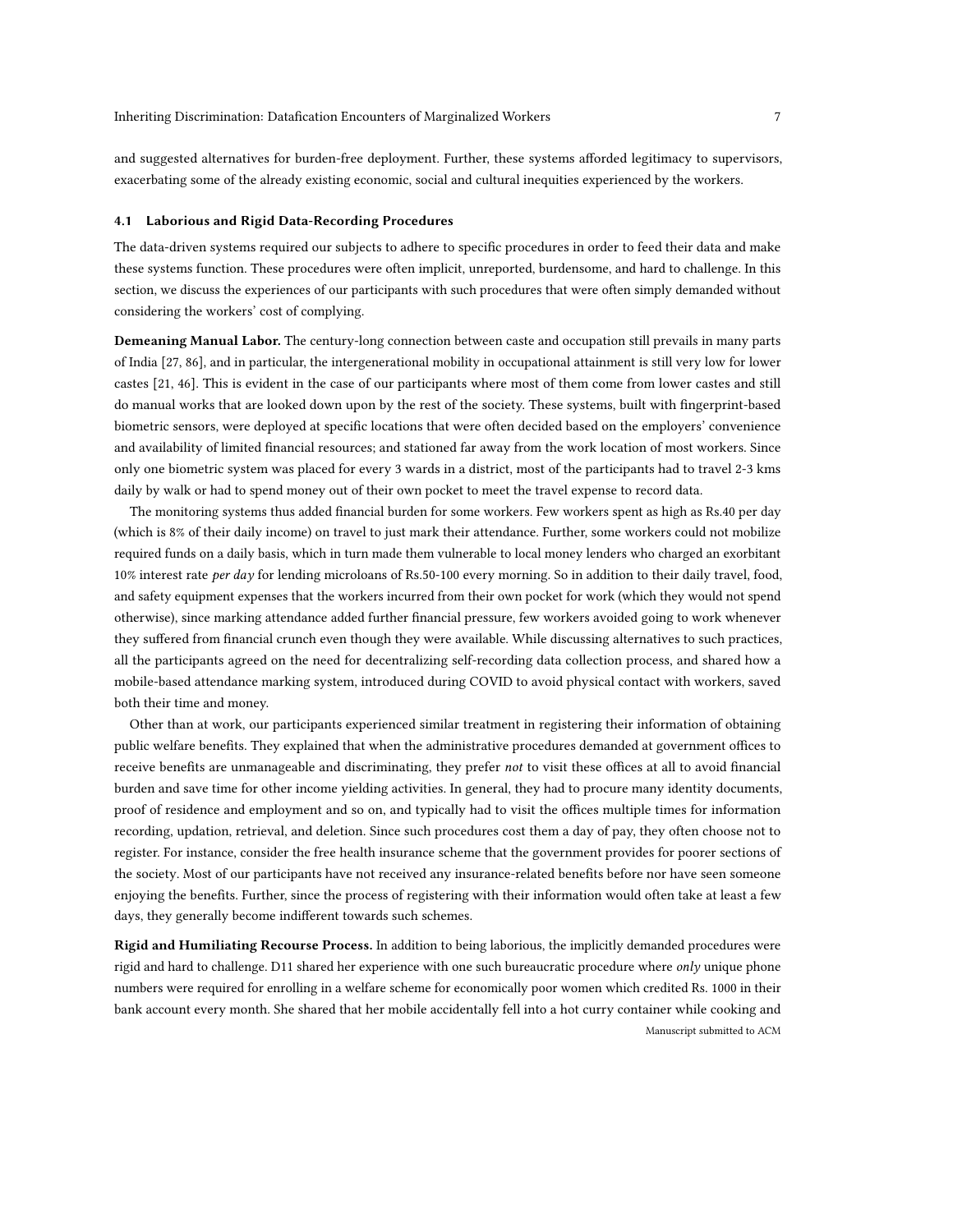she did not have sufficient funds to buy a new mobile phone immediately. Also, her social situation did not allow her to use a new sim in someone else' phone. Eventually, she became ineligible for the scheme even though she had a number of other valid unique IDs such as ration card and Aadhaar.

D11, and other participants who were stuck with challenging such rigid procedures, often had to physically visit a police station or a government office for grievance redressal. In addition to such visits costing them a day/half a day of wage, they were abused, discriminated, and humiliated based on their caste, economic class, occupation, and the types of clothes they wear when they visited these offices. Since the nature of work done by our participants involves heavy cleaning in various environments, from kitchen and toilets to dirty streets and drainage pipes, their clothes would not look close to how they were when the workers started their day [\[15,](#page-15-27) [52\]](#page-16-30). Several participants reported that they get looked down upon and treated condescendingly by the officers due to their "dirty" dresses. C3, a community leader, in his words,

"The sanitation workers, if they reach out to officers to get help on their issues, will go wearing lungis and shirts. But the officers look down upon this and expect them to visit the office in "decent" dress. The officers don't understand that lungis are their typical and in most cases the only clothes they have..."

Thus a recourse process to address problems with datafication processes, do not start and end with the device, they spill over to the physical spaces. Access to physical spaces are mediated by caste based discrimination, where policing the type of dress mediates access to these state spaces.

### 4.2 Misguided Quantification

We observed the input variables about our participants that were fed into the monitoring and flagging systems were those that were easily quantifiable, standardized, and expressed mathematically. Since technologies for collecting data and tracking activities function by mathematizing the observed world, their application to monitoring falls in place naturally. However, data do not exist in vacuum and the contexts that produce the data were often overlooked by these systems. In this section, we discuss the concerns of our participants in their encounters with mathematized systems.

At any cost, 8 means 8! In the case of most of the sanitation workers, fingerprint- or facial-recognition-based biometric systems monitored the number of hours they spent at their workplace in order to assess their efficiency. Using the time spent by the workers as a proxy for measuring work performance was convenient for both the design of tracking systems and for the supervisors/employers, but the workers faced a number of issues in keeping up with such standards. Our participants reported that the total working hours independently do not convey the complete picture of their performance as they shared a number of other direct and indirect factors at play. In particular, the sanitation workers in our participants pool described their work routine as challenging and deleterious, and having strict 8 hours work duration is unrealistic and inhumane. S9 explained their situations as,

"Workers who gets into the drainage for cleaning, will definitely get breathing difficulties... asking them to work for the whole 8 hours is a crime on top of an already existing crime of making them do this job. There are so many health issues if they work for 8 hours. How can he tolerate working with human waste for 8 hours?"

Such enforcing of stringent working conditions is characteristic of the caste system where lower castes are systematically placed in constant economic and mental distress to limit their upward mobility [\[70\]](#page-16-10). The digital monitoring systems perpetuate and ascribe value to this discriminatory practice, which by design could have mitigated or resisted it. Few of the domestic workers also described that they were expected to follow stringent working hours. For instance, D7 shared that, reflecting the dominant-caste mindset, her employer expects her to work for at lest one hour for the Manuscript submitted to ACM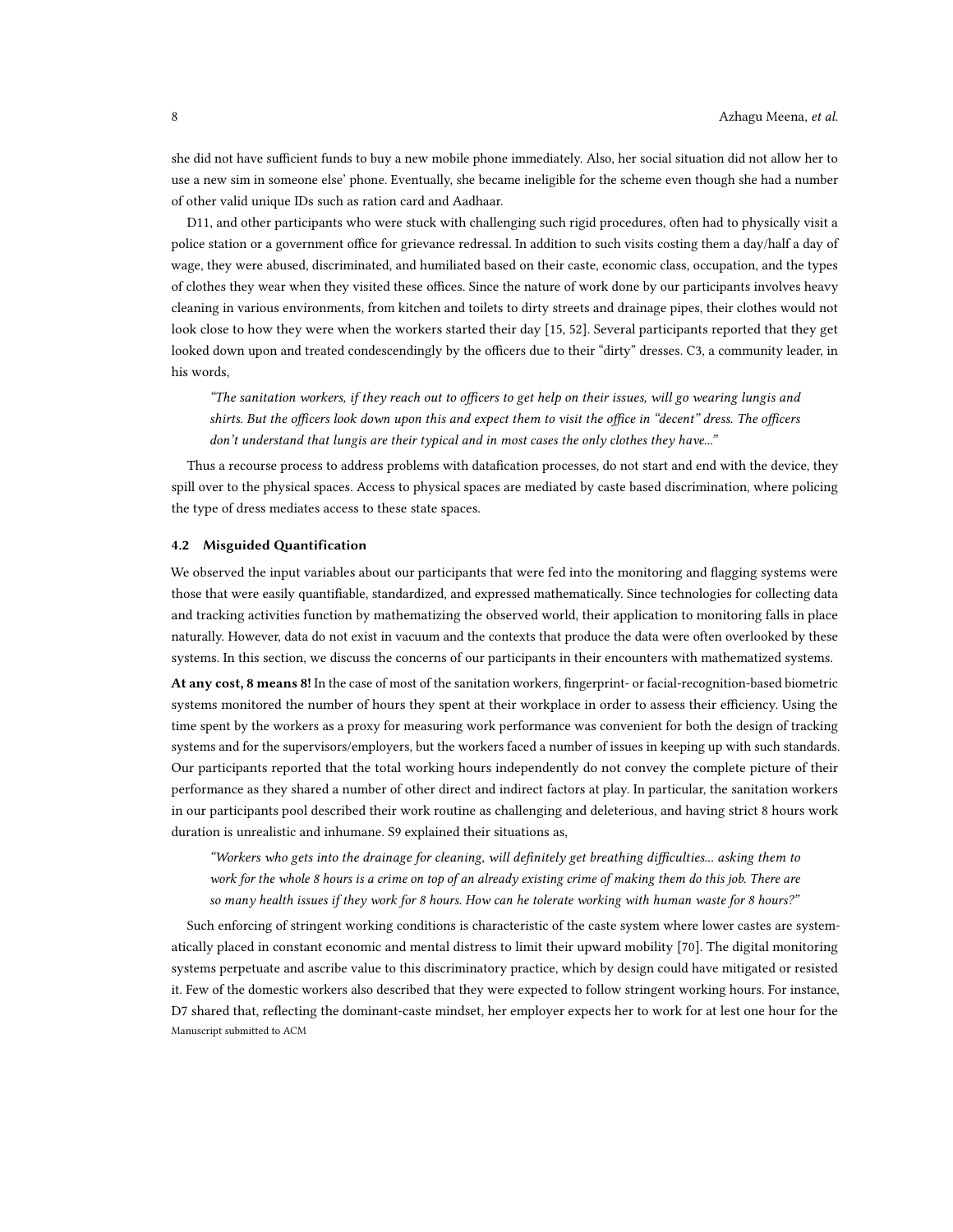wage she receives. If she finishes her chores sooner than one hour in some days (when there were lesser or easily washable utensils), her employer provides her additional cleaning works, such as cleaning the cupboards or fans, that were not discussed while agreeing upon the terms and conditions of the employment. In sum, almost all the workers were against the introduction of any tracker that could judge their performance based only on the number of hours spent at the workplace.

Why not measure quality? Almost all participants suggested measuring their quality of work instead of the total working hours to assess their performance. They shared that qualitative metrics would reduce their work burden and at the same time meet the end goal of their employers, for instance, improving the cleanliness of the home or the city. The workers have a poor financial background and also tend to work in physically demanding jobs with limited pay. They shared if they finished their work sooner without sacrificing the quality, had the strict work duration not been there, they would have sought additional gigs for extra income.

Further, these monitoring systems added legibility to the work-duration variable, as many participants reported that employers often cared only about the working hours presence irrespective of the work quality delivered. For instance, S3 mentioned that their supervisor would shut down the biometric system and mark as absent for anyone recording their attendance from 6:31 AM, for a job duty starting at 6:30 AM. S3 also described that this hard closing time was arbitrarily decided by the supervisors, sometimes based on their personal mood, where a few allowed entries even until 10 minutes after 6:30 in some days. None of our participants' concerns were considered while fixing such thresholds: some workers had to start their day at 5:00 AM in the morning and travel 3-4 kms by local transport to reach their workplace on time, and female workers had the additional responsibility of cooking meals for the family before starting to work and taking care of children after reaching home.

Incomplete operationalization. Outside of work, our participants have encountered flagging systems whose input variables did not operationalize many factors they considered as important. A case in point was their encounters with money lending entities. Some of our participants shared that they avoid approaching money lenders to their best since the latter charge exorbitant interest rates, and instead try to approach formal financial institutions for loans. However, almost all our participants (except few community leaders) hardly earn sufficient income and meet other required criteria, such as a steady source of income and credit history, that make them eligible for availing personal loans from banks and other financial institutions. Hence, typically ten to twenty workers form a small group to avail loans from microfinance institutions at a relatively higher interest rate compared to those set by commercial banks, but at a much lesser rates than those charged by money lenders in their locality.

However, the participants shared that it is very difficult to be in the good books of these microfinance institutions because the data that is taken into account for decision-making are often distorted and lack context. Historically, the credit sector has also been persistently discriminatory against the lower castes in many parts of the country [\[25,](#page-15-28) [65,](#page-16-31) [75\]](#page-16-32). The participants reported that in case they default on a payment, the technology-driven credit risk assessment tools these financial institutions deploy would automatically block their credit accounts without scrutinizing the reasons behind the default and without assessing the genuineness of the borrower.

In a few instances, the heads of these community-led microfinance groups had borrowed money on behalf of the groups without the latter's knowledge and had flown away. In one instance, the group could not repay the loan and everyone got put on a denied list for future loans even though all the members were regular in their contributions to the group. In another instance, to protect themselves from falling into the clutches of money lenders who charge exorbitant interest rate, some workers repaid the loan by contributing additional money from their own pocket to Manuscript submitted to ACM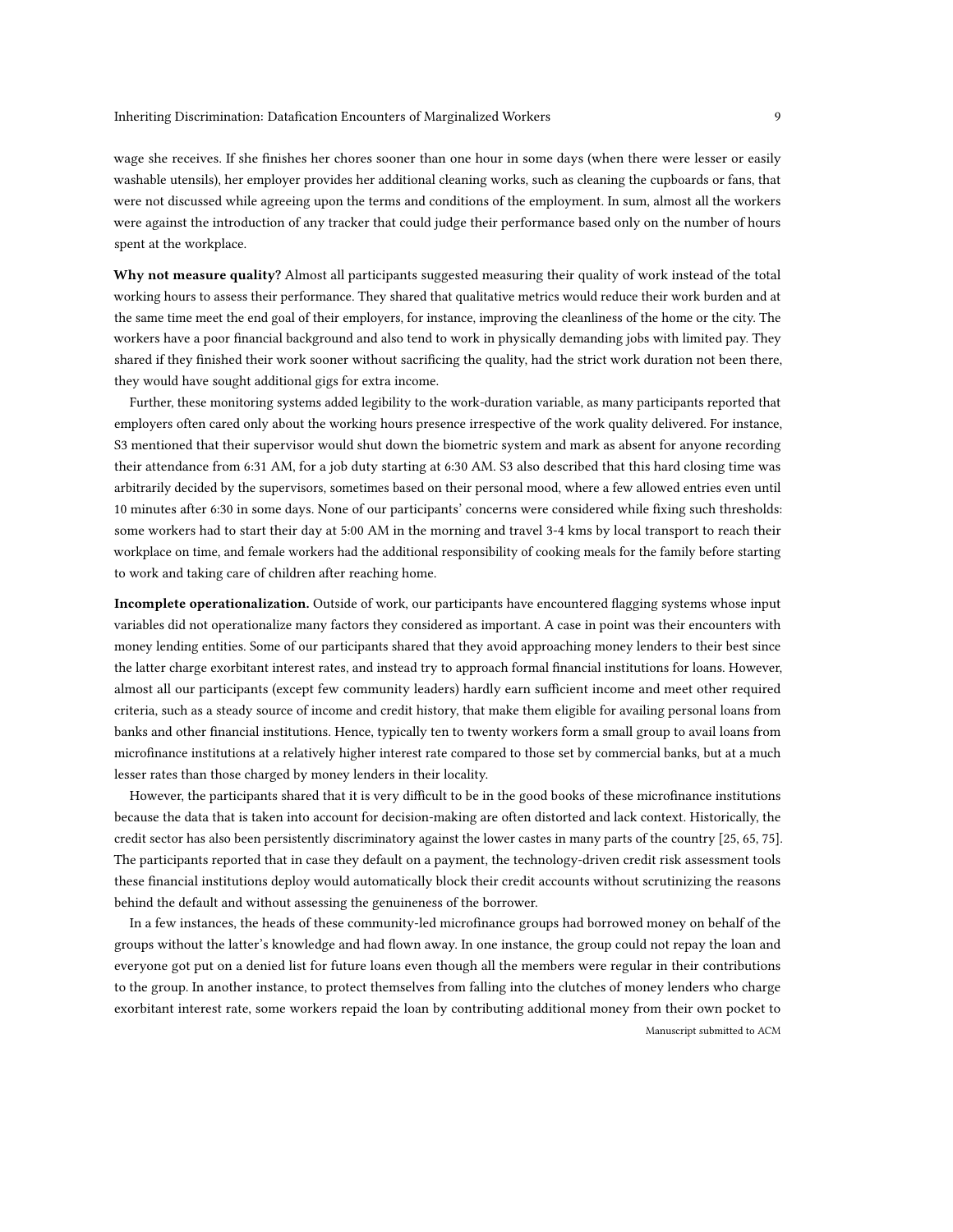continue receiving loan benefits which are offered to them at nominal interest rates. Neither the reasons for default (first case) nor their genuineness (second case) were recorded as variables for determining the credit-worthiness of these workers. In addition to missing variables, our participants believed that the digital lending systems inherited, from the pre-digital setting, the inclusion of caste or proxies of caste (such as information of geographies clustered with a particular castes) as determining variables. Their beliefs are warranted by both prior works that empirically show that caste remains important determiner of lending outcomes in India [\[65,](#page-16-31) [75\]](#page-16-32), and by their personal experiences: several participants reported that these tools blacklisted anyone applying for a loan from the locations with high default rates, without considering other determiners.

In some other cases, some of our participants' credit history data got fabricated either without their knowledge or by exploiting their ignorance. They, however, restrained from challenging such frauds not only due to their lack of social and legal capital, but also due to the fear of abuse and humiliation by upper castes when raised their voices [\[9\]](#page-14-10). Since the history of loans taken and paid back are crucial inputs in determining their credit-worthiness, the participants often get rejected for successive loans for reasons other than their ability to repay. No validation of their historical data happened in our participants case. Below is one example where S1 shared how their account got blocked due to such data fabrication.

"We belong to the SC community. From the government they gave us interest free loans. Bank officers identify people in our community who are in need for money, and convince them to avail loans. They lure us by saying that we can get 25,000 for free if we give our card details. They use our personal details and they avail loan in our name. They give Rs 25, 000 to us and they take the rest of the money. Many times they don't repay the loan. Because of that our accounts are blocked."

Who knows when it will detect my face? The sanitation workers reported that for a brief period of time, an AI-based face-detection system was deployed to automatically detect their faces and mark attendance. While our participants were excited in the beginning to use such a system, they soon started facing issues due to inaccurate detection. They shared that the face-detector would randomly miss faces: it detected the first face in the morning but missed the next ones, and in some cases, it did not recognize the same person whom it detected the previous day. In particular, the device could not recognize if there were any structural changes in the faces from injuries at workplace. Our participants do physically demanding jobs often without safeguards and hence are prone to injuries or accidents. However, the AI models failed to capture the workplace reality of these workers. S5 shared her struggle as:

"When the biometric system was introduced, out of curiosity, all the workers washed their faces, applied powder, to look good before the camera, to mark their attendance. After a few days, the curiosity faded. Some workers' faces which were swollen due to accidents or injury in the workplace were not recorded by the system. We are class D workers. We don't have much knowledge to understand the working of such machines."

Further, both the workers and the supervisors were not familiar with these technologies so both of them were clueless about the ways to tackle this situation. The supervisors initially insisted the workers to continue using the system multiple times if it did not detect correctly. After a long struggle and multiple protests by the workers to remove such a system, the supervisors arrived at a compromise where the workers had to first use the face-detector and if it did not detect correctly, they were allowed to mark their attendance in the physical registers as how the situation was previously. However, this lead to repeated work where some workers entered their details in the registers anyway even if the system detected their face correctly, for safety. S1 described how conducting trial runs before launching any such systems could have reduced their anxiety, as their salary could be contingent on how these marking systems Manuscript submitted to ACM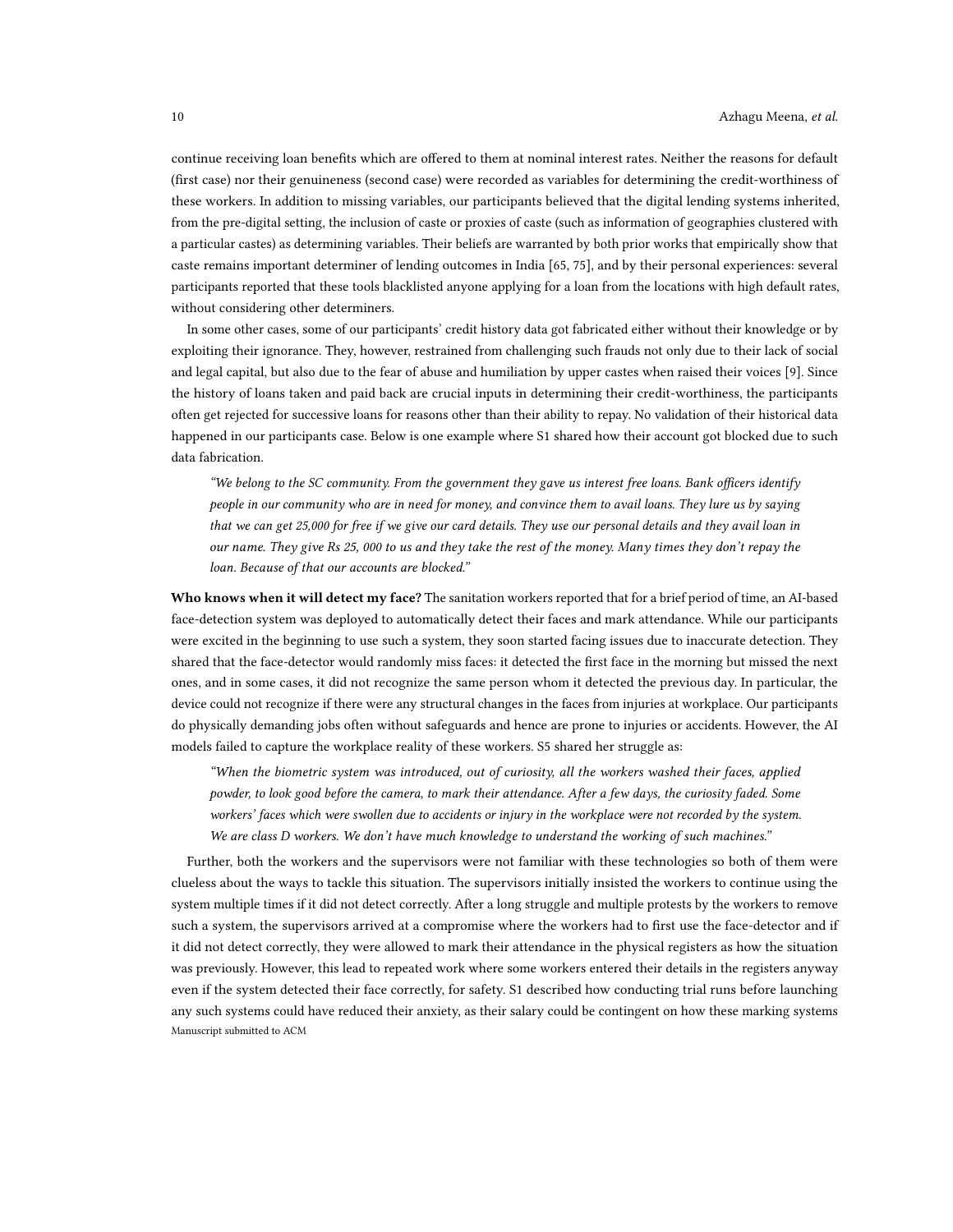recorded their data. Overall, our participants had to face the effects of machine learning models that were trained on a non-representative dataset, were deployed without scrutiny, and did not adapt by learning from its behavior in production.

### 4.3 One-Sided Transparency

Existing monitoring systems make the workers' activities at workplace transparent. Data-driven systems aid in visibilizing specific activities of workers that the supervisors/employers want to monitor, and in turn, makes the latter's tracking function easy, efficient, scaled up, and convenient. However, our participants shared that there is no transparency and accountability in the other direction—workers often do not know how their jobs are allocated nor do they receive payslips. Further, while this one-sided notion of transparency creates a lingua franca among the employers of different hierarchical levels, it exacerbates the existing power inequalities between workers and higher-ups. In this section, we discuss the experiences of our participants with such data-driven systems that have this asymmetric transparency.

Extra work, no pay. Our Participants shared they find it extremely difficult to provide evidences for any extra work they are required to do outside the terms of contract. In the case of domestic workers who worked in apartment houses, there were CCTV cameras that tracked their movements in and out of the building. While their employers could challenge them for not working the stipulated number of hours or not fulfilling the expectations by monitoring them through CCTV cameras, the workers, due to their economic vulnerability, could not afford to confront any accusations made against them. They shared that they cannot challenge their employers with the hope of using the CCTV footage because they do not have the ownership of the monitoring systems and also do not have the affordance to own one. In some cases, a few employers have even threatened to file a lawsuit against confronting workers, knowing well that the workers who come from suppressed castes would most likely not have the resources to fight. Due to this inbuilt power inequalities, most technological interventions for monitoring provide visibility to only the activities of the marginalized. For instance, D4 reported that one of her employers would give her additional cleaning works in a few days in a month. But if D4 demands extra pay for the works done in addition to what was agreed for the monthly pay, her house owner would blatantly deny giving such works. D4 shared that, since they generally do not keep a track of the exact days when additional works were given nor they would not have any concrete proofs for the works done, they often give up on arguing with their employers beyond a certain point for fear of losing jobs.

On the other hand, D3 explained that while some of the employers did give more pay for the additional works, the extra earned money had still caused domestic issues. Entrenched with patriarchal norms and practices, husbands of some of the domestic workers raise doubts over the workers' characters if they bring in extra money from work. D3 explained that the extra earned money lead to a tussle with her husband since there were no proofs to show him that the extra amount had come through legitimate ways. She added that interventions that could automatically track her work and remuneration received could avoid such domestic nuisance.

Similarly, the sanitation workers sometime sought the help of their supervisors for urgent financial needs. As is typical of the lenders our participants could approach, these supervisors charged exorbitant interest rates. In such cases, since the workers had both financial and workplace obligation, the supervisors summoned the workers for urgent and unnoticed tasks without pay. In one instance, when a minister's visit was scheduled to a supervisor's area, the latter urgently demanded extra work from the workers to whom he had lent money. Some of our participants worked under this supervisor and had also borrowed money from him for managing their daily finances. However, our participants Manuscript submitted to ACM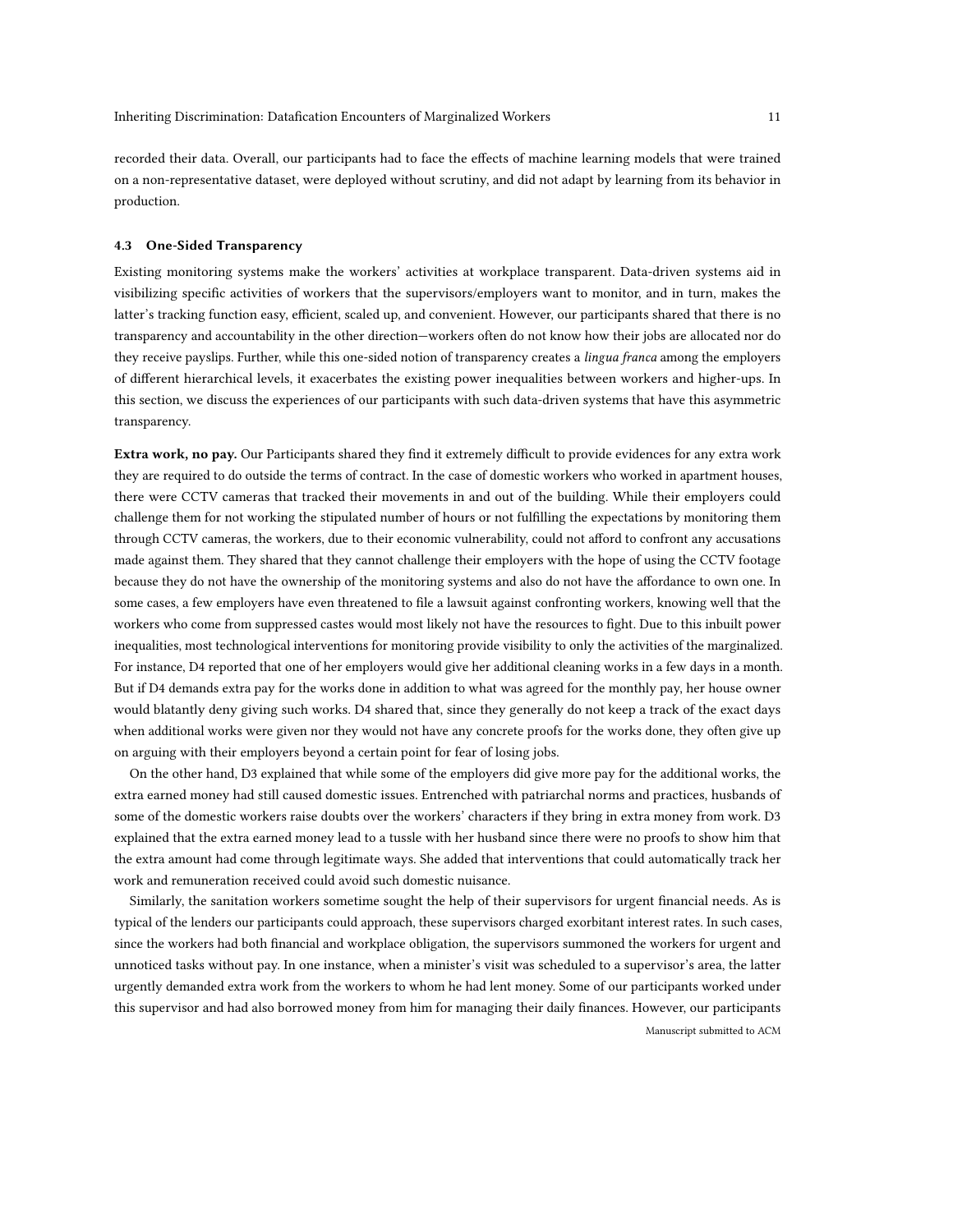reported that these additional works they had to do always escaped the record books and was never used to measure their performance. In addition, if some of the workers showed any resistance or hesitation in doing such unrecorded work, the supervisors mistreat them and threaten to enter incorrect data about their attendance or other metrics used to evaluate their performance.

Transparent to work, opaque to care. Data-driven interventions that monitored workers threw light only on the performance of the workers, but not the overall functioning of the organisation. Participants reported how the present data-driven monitoring tools are simplifying the monitoring function of the supervisors while adding undue burden on the workers who have to adhere to burdensome rules and procedures. For instance, several of our participants explained that they have been asked to share pictures of every completed task, which they find it very difficult to comply on the daily basis as the tasks per day keep increasing over time. They reported that while the resources on monitoring are getting scaled up, the resources required for complying to the required tasks remain mostly constant. They explained both the advantages and disadvantages in using photos as evidence in monitoring work efficiency. They shared that these photos are helping in building trust with the supervisor, but at the same time the quality of work remains the same before and after this intervention. In the words of C1,

"Supervisors expect all the workers to have a phone. Supervisors call me on that number to check whether I am there in the field. We are also marking attendance over the phone. They ask us to send the pictures of completed tasks...... But they have stopped recruiting workers since 2013. Even next month around 15 workers will retire. So few of us are performing all the work. This won't be captured by these photos."

Worker's performance data was in most cases used as a proxy to evaluate the efficiency of the schemes that fund these interventions. We observed that the design of the data-driven intervention was such that it visibilised the performance of the workers in quantitative terms, but did not pay much attention towards the struggles faced by the workers nor the inefficiencies of the people who are at the top of the hierarchy. Further, such selective transparency measures which did not guarantee any accountability to the workers, ignored the nitty gritties of the particular job or the health conditions of the workers who were hired for the job. For instance, several of our participants reported that the supervisor arbitrarily fix a threshold on the number of houses they want to them clean per day. In the words of S2,

"In a day they ask us to clean at least 100 houses. But it is possible for us to clean around 70 houses or in few cases less than that. Few houses will be on the ground floor and few houses will be on the third floor. Time taken to climb these 3 floor homes are not taken into consideration."

In another instance where CCTV footage was used for monitoring, a sanitation worker was brutally thrashed and blamed for theft based on CCTV footage which lacked any context. Here, the monitoring technology itself was not biased in terms of detecting suspicious activity, but it helped the people in power to portray their claims as those with strong tech-supported evidence. There was no recourse made available to the worker as the burden of proof against the complaint often lies with the poor. The worker, after a series of investigations conducted by police officers, killed himself due to humiliation and fear of threats to kill his family if he did not accept the charges pressed against him. C1, a community leader described this situation as,

"Since this worker came to work on a holiday and his image was recorded on the CCTV camera which was positioned outside the house of an officer who lost their jewels, police suspected the sanitation worker to be the Thief. They didn't ask him. For the past one week they took him to jail, beat him very badly and sent him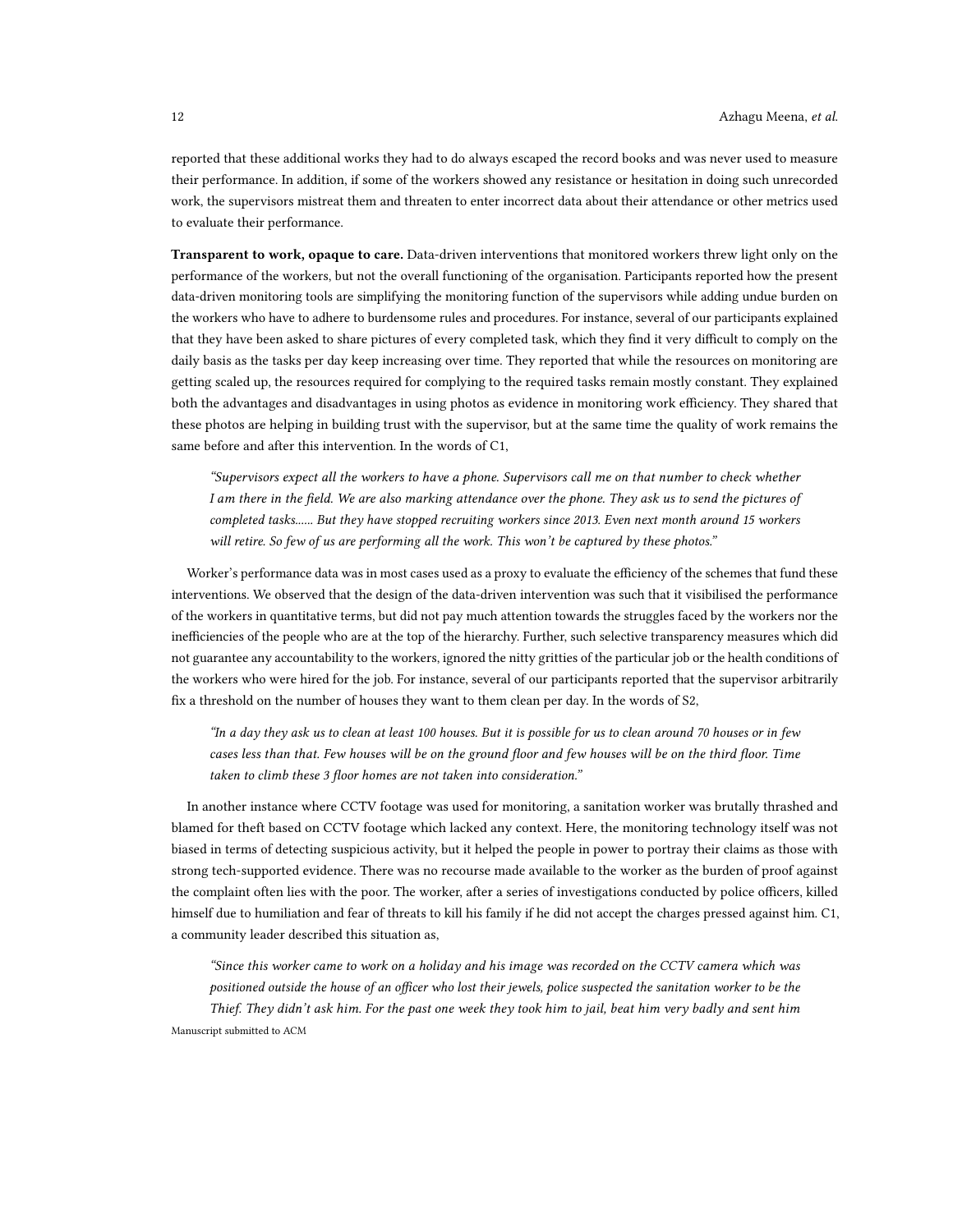back home. They were doing this for 4-5 days. On Friday they beat him very badly. They said, "if you don't bring back the money we will kill you and your entire family." They also beat his son who is 15-16 years old"

Further, one of the participants reported that since the police officer in-charge for this crime belonged to the caste of a high-ranked politician in the state, no action would be taken against him. He shared, "There is a very big caste nexus. Sometimes, no, most of the times, officers of the same caste join together and then they delay our demands as we belong to a oppressed-caste. They don't want us to rise up."

## 5 DISCUSSION

We find that the datafication of quotidian situations our participants encounter operate in highly unequal conditions. These datafication processes are refracted through lack of access to supporting infrastructure, intentional opacity, and automating oppressive institutional norms.

### 5.1 Lack of infrastructure amplifies inequalities

The idea that capable mobile devices are ubiquitous has driven many an AI imagination today. Indeed, those who are privileged carry multiple devices with them, have the capacity to pay for data, and live in the shadows of mobile towers at all times to assume ubiquity. The same cannot be said of marginalized communities, and thus substantial harms will be introduced if decisions about introducing technological systems assume existence of infrastructure. The sanitation and domestic workers largely come from communities marginalized by caste and class, typically have poor financial background, and lack access to basic infrastructure. For example, most of them could not afford common household appliances and had to manage between work and time-consuming day-to-day domestic tasks.

In this situation, their already existing problems get amplified if they had to shell out additional resources to fulfill the requirements of monitoring/flagging systems [\[24\]](#page-15-29). For instance, even if a biometric device works accurately, if a workers were to spend time and money to authenticate themselves, it poses an undue and unjustified burden. We discussed in our findings that current technologies for monitoring/flagging introduce such undue burdens that compromise their meager incomes, leisure or other basic freedoms that are already compromised. The harms get compounded when the technologies are not supported by infrastructure required for burden free deployment.

Many technology-driven systems that flag applicants for eligibility of public welfare schemes require them to own resources such as a unique phone number, thereby, limiting the eligibility to those who could afford such resources. Such requirements aid the flagging systems efficiently map beneficiaries to benefits but do not ask whether users have access to reliable technologies in fulfilling the requirements. We discussed the case of a domestic worker who lost a public welfare benefit for economically poor women since she accidentally lost her mobile phone during the time of application and did not have money to buy a new one. There is no easy path to leap-frogging to a promised land of datafication, without addressing the infrastructural challenges of access.

### 5.2 Intentional opacity

Globally, there is now a recognition that AI-based interventions could lead to harm in socially-sensitive applications and this has led to a wealth of work on identifying and mitigating them [\[53\]](#page-16-12). Current efforts are centered on algorithms themselves with a wealth of work seeking to make them fair, accurate, transparent, explainable and imbibe other desirable properties [\[92\]](#page-17-16). However, in our context, it is not clear how these systems were trained nor what data were fed into the system. For instance, biometric systems based on facial recognition to record attendance sometimes do not Manuscript submitted to ACM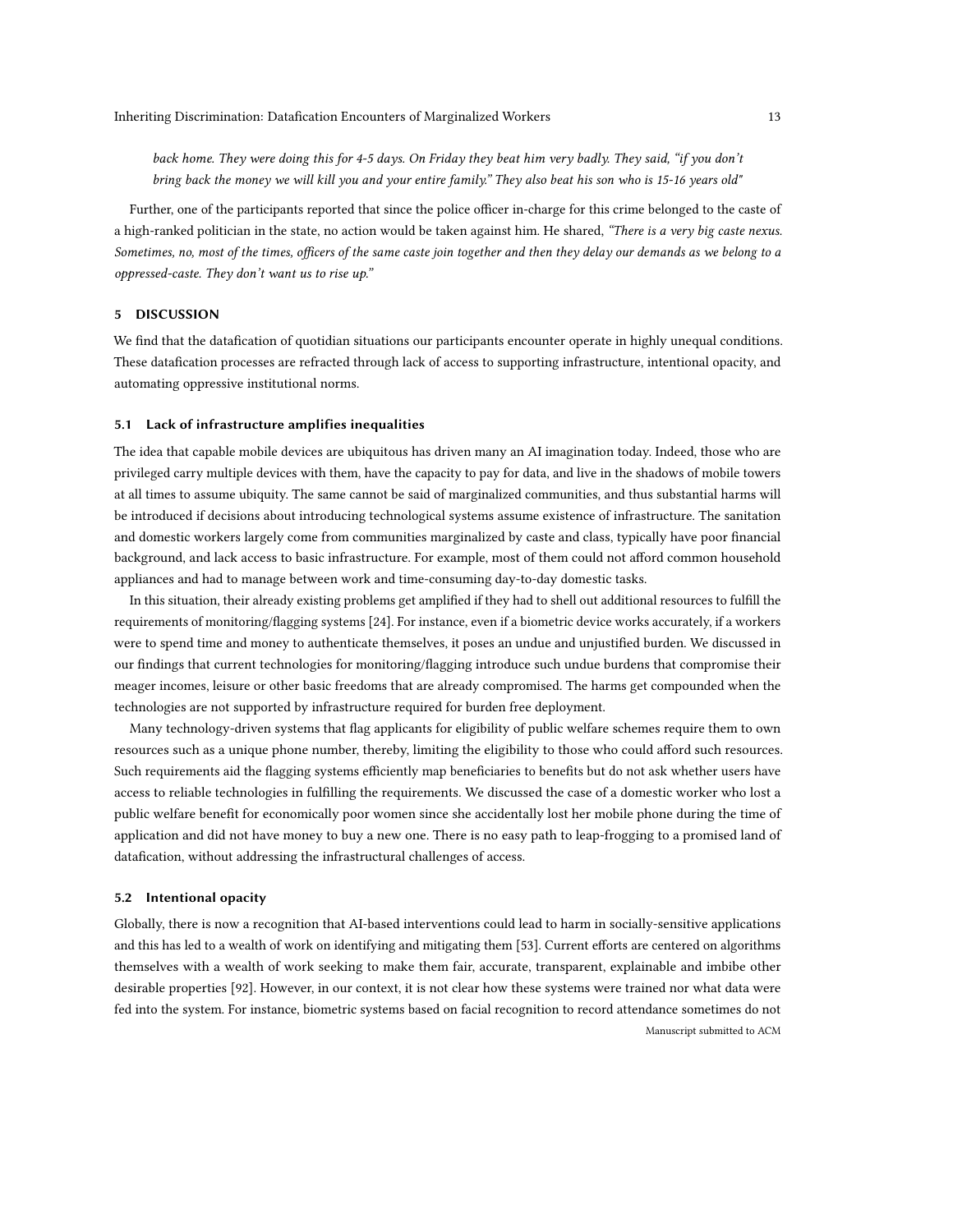adequately capture the workplace reality faced by the workers. The devices could not recognize the same worker if there were any structural changes in the faces from injuries at workplace. Our findings also showed how the workers' data may got fabricated in the datafication process by humans vested with the responsibility of managing or recording the data. Further, there were no accountability mechanisms to supervise if higher-ups fudge the data. For instance, there were cases of fake loans taken in the name of some of our participants who subsequently got their credit accounts blocked due to default. These observations echo how opacity is intentionally designed by the powerful [\[48\]](#page-16-0) and underscores that the data collected for monitoring or flagging should account for such localized practices.

The design of data pipelines, and the methods and techniques that go into the process play a key role in determining the performance, fairness, and robustness of the machine learning systems [\[31,](#page-15-30) [53,](#page-16-12) [74\]](#page-16-8). The data infrastructure around existing monitoring and flagging systems can propel their fully automated versions in the future, and make predictions about workers' future behaviour and activities [\[23\]](#page-15-11). Our findings showed that several factors that the workers consider as relevant were not considered in evaluating workers' performance, and determining welfare or credit eligibility. For instance, our participants suggested the need for accounting variables that better capture the qualitative characteristics of their work, instead of rigid metrics such as total work hours. Similarly, in the context of credit-scoring, some of our participants had to contribute additional money to cover for the one who ran away with all their borrowed money. However, such extenuating circumstances are not accounted for in the decision-making. Overall, despite their financial and social situations, most of their concerns, struggles, and efforts they put in to comply with the technologies, are often not operationalized in the decision-making process. This, in turn, could create distorted datasets with several important missing information about workers' activity and behaviour, and raises fairness and ethical concerns.

#### 5.3 Automating Oppressive Institutional Norms

Our findings show that the data-driven interventions for monitoring and flagging do not work in isolation and understanding their impact on the decision subjects requires us to situate them in the *institutional* context. Institutions are formal and informal rules of the game that govern societies [\[82\]](#page-17-17). Formal rules specify permissible and impermissible actions and are enforced through constitution, laws, and contracts. Informal rules are cultural, implicit and have a powerful impact on human behaviour even if they are not formally enforced. Ultimately, rules seek to shape human behaviour by constraining certain actions and by enabling others. The data-driven monitoring/flagging systems we studied enforce rules around work, credit eligibility, or public service delivery, and thus primarily serve an institutional purpose of domination of putting people in place. In fact, these applications will lose their purpose if we do not consider greater efficiency in rule enforcement. Consequently, our participants indicate that these technologies, though being portrayed as a symbol of modernity and transformation, largely inherit the characteristics of institutions where they are deployed.

Our findings show that the most of these current technologies mechanically enforce impractical rules for tracking without considering the needs and concerns of the workers. For instance, we discussed how our participants were forced to adhere to strict working hours irrespective of the job nature and their health conditions. Punctuality and long working hours are culturally perceived as strong indicators of good performance in India [\[83\]](#page-17-18) and this perception gets infused into the design of sociotechnical systems, such as biometrics, for monitoring. Hence, it is important to account the impact of cultural logics and carefully design the interface between technological measurements and institutional decisions. We suggest the designers to think of this interface as the place where power, caste, and gender inequalities manifest, and design ways of empowering marginalized communities technically and socially in this space.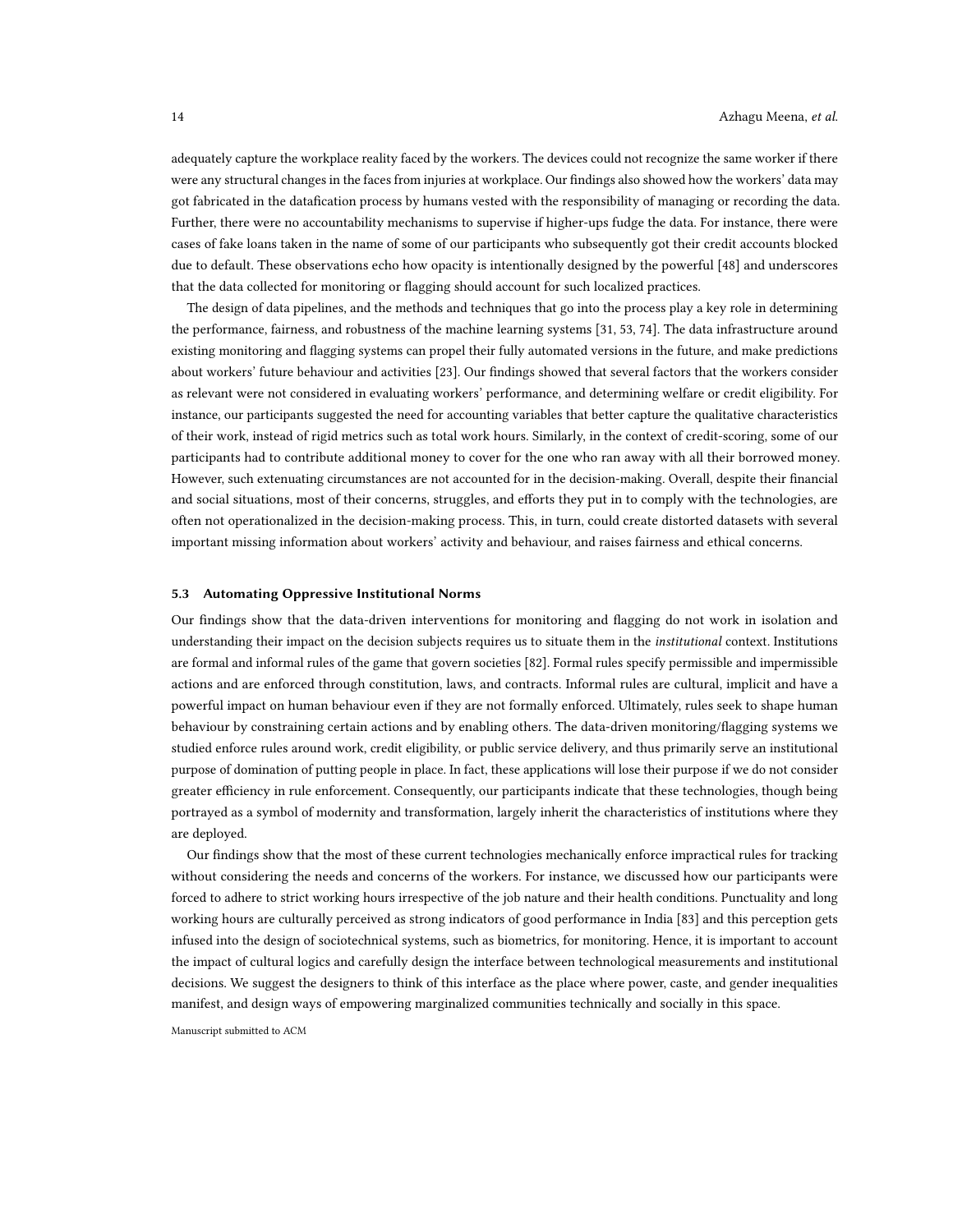Participants also talked extensively about wage theft, being forced to perform extra contractual work and other abuses that those in positions of power inflicted on them and discussed the need to curtail such abuses. In talking about the conditions of their work, many mentioned that they do not have basic protective equipment such as shoes or gloves as a result of which they suffer from illnesses frequently, but nonetheless were forced to share pictures of completed work as proofs. Even before the data-driven era, our participants discussed that many supervisors and employers, at their own discretion, arbitrarily fixed workers' in-time, out-time, and work duration, and barred entry to workers based on caste and gender differences. The datafication of these functions offered legitimacy to those in authority and offered them a space to perpetuate entrenched social discriminatory practices. It further constrains the freedoms of the marginalized while letting the powerful go unchecked. The same mechanism that is used to monitor worker attendance can easily be used to monitor whether the supervisors, employers, or the state had provided basic protective equipment. It is not the capacity of technology that limits such uses but the power of powerful people over designers of the data-driven systems [\[16,](#page-15-31) [22\]](#page-15-8).

Moreover, the data-driven systems we studied did not offer much opportunities for its decision subjects to rise their concerns when they felt agitated about certain features of the system. In some cases, the workers exercised their imagination to ask for technical solutions that would curtail arbitrary exercise of power by their superiors. For example, they asked for automated direct deposits of wage payments into their bank accounts to mitigate wage theft. However, in most cases, the community lacked the knowledge about the working of these technical systems, making it difficult for them to provide any concrete suggestion on remodeling the systems to suit their specific needs or mitigating the harms that the systems imposed on them. Hence, before the introduction of any datafication system, it is important to establish a community driven legal support system which could come up with an open and agreed upon minimum standards and guidelines. People in the top of the hierarchy must abide by those guidelines while introducing any datafication system on the marginalised communities. Further, such standards could enforce that the rights and safeguards that should be guaranteed to the marginalized in a digitized era.

## REFERENCES

- <span id="page-14-2"></span>[1] 2020. How AI is decoding credit scoring and making it easier for millennial. [https://indiaai.gov.in/article/how-ai-is-decoding-credit-scoring-and](https://indiaai.gov.in/article/how-ai-is-decoding-credit-scoring-and-making-it-easier-for-millennial)[making-it-easier-for-millennial.](https://indiaai.gov.in/article/how-ai-is-decoding-credit-scoring-and-making-it-easier-for-millennial) (Accessed on 02/20/2021).
- <span id="page-14-1"></span>[2] 2020. Samagra Vedika helps detect fraud applicants in Telangana government schemes- The New Indian Express. [https://www.newindianexpress.](https://www.newindianexpress.com/states/telangana/2020/aug/30/samagra-vedika-helps-detect-fraud-applicants-in-telangana-government-schemes-2190065.html) [com/states/telangana/2020/aug/30/samagra-vedika-helps-detect-fraud-applicants-in-telangana-government-schemes-2190065.html.](https://www.newindianexpress.com/states/telangana/2020/aug/30/samagra-vedika-helps-detect-fraud-applicants-in-telangana-government-schemes-2190065.html) (Accessed on 02/20/2021).
- <span id="page-14-0"></span>[3] 2020. Surveillance Slavery: Swachh Bharat Tags Sanitation Workers To Live-Track Their Every Move | HuffPost none. [https://www.huffpost.com/](https://www.huffpost.com/archive/in/entry/swacch-bharat-tags-sanitation-workers-to-live-track-their-every-move_in_5e4c98a9c5b6b0f6bff11f9b) [archive/in/entry/swacch-bharat-tags-sanitation-workers-to-live-track-their-every-move\\_in\\_5e4c98a9c5b6b0f6bff11f9b.](https://www.huffpost.com/archive/in/entry/swacch-bharat-tags-sanitation-workers-to-live-track-their-every-move_in_5e4c98a9c5b6b0f6bff11f9b) (Accessed on 02/20/2021).
- <span id="page-14-8"></span>[4] Ali Alkhatib and Michael Bernstein. 2019. Street-level algorithms: A theory at the gaps between policy and decisions. In Proceedings of the 2019 CHI Conference on Human Factors in Computing Systems. 1–13.
- <span id="page-14-4"></span>[5] Carl Anderson. 2015. Creating a data-driven organization: Practical advice from the trenches. " O'Reilly Media, Inc.".
- <span id="page-14-9"></span>[6] Ira Anjali Anwar, Joyojeet Pal, and Julie Hui. 2021. Watched, but moving: Platformization of beauty work and its gendered mechanisms of control. Proceedings of the ACM on Human-Computer Interaction 4, CSCW3 (2021), 1–20.
- <span id="page-14-6"></span>[7] Payal Arora. 2016. Bottom of the data pyramid: Big data and the global south. International Journal of Communication 10 (2016), 19.
- <span id="page-14-7"></span>[8] Savita Bailur, Devina Srivastava, and Hélène (Caribou Digital) Smertnik. 2019. Women and ID in a digital age: Five fundamental barriers and new design questions. [https://savitabailur.com/2019/09/09/women-and-id-in-a-digital-age-five-fundamental-barriers-and-new-design-questions/.](https://savitabailur.com/2019/09/09/women-and-id-in-a-digital-age-five- fundamental-barriers-and-new-design-questions/) (Accessed on 08/09/2021).
- <span id="page-14-10"></span>[9] Stephanie Barbour, Tiasha Palikovic, Jeena Shah, and Smita Narula. 2007. Hidden Apartheid - Caste Discrimination against India's Untouchables. [https://www.hrw.org/report/2007/02/12/hidden-apartheid/caste-discrimination-against-indias-untouchables.](https://www.hrw.org/report/2007/02/12/hidden-apartheid/caste-discrimination-against-indias-untouchables) (Accessed on 03/03/2022).
- <span id="page-14-5"></span>[10] Solon Barocas, Moritz Hardt, and Arvind Narayanan. 2017. Fairness in machine learning. Nips tutorial 1 (2017), 2017.
- <span id="page-14-3"></span>[11] Nirat Bhatnagar. 2018. Understanding the Problems of India's Sanitation Workers. [https://thewire.in/labour/understanding-the-problems-of-indias](https://thewire.in/labour/understanding-the-problems-of-indias-sanitation-workers)[sanitation-workers.](https://thewire.in/labour/understanding-the-problems-of-indias-sanitation-workers) (Accessed on 08/09/2021).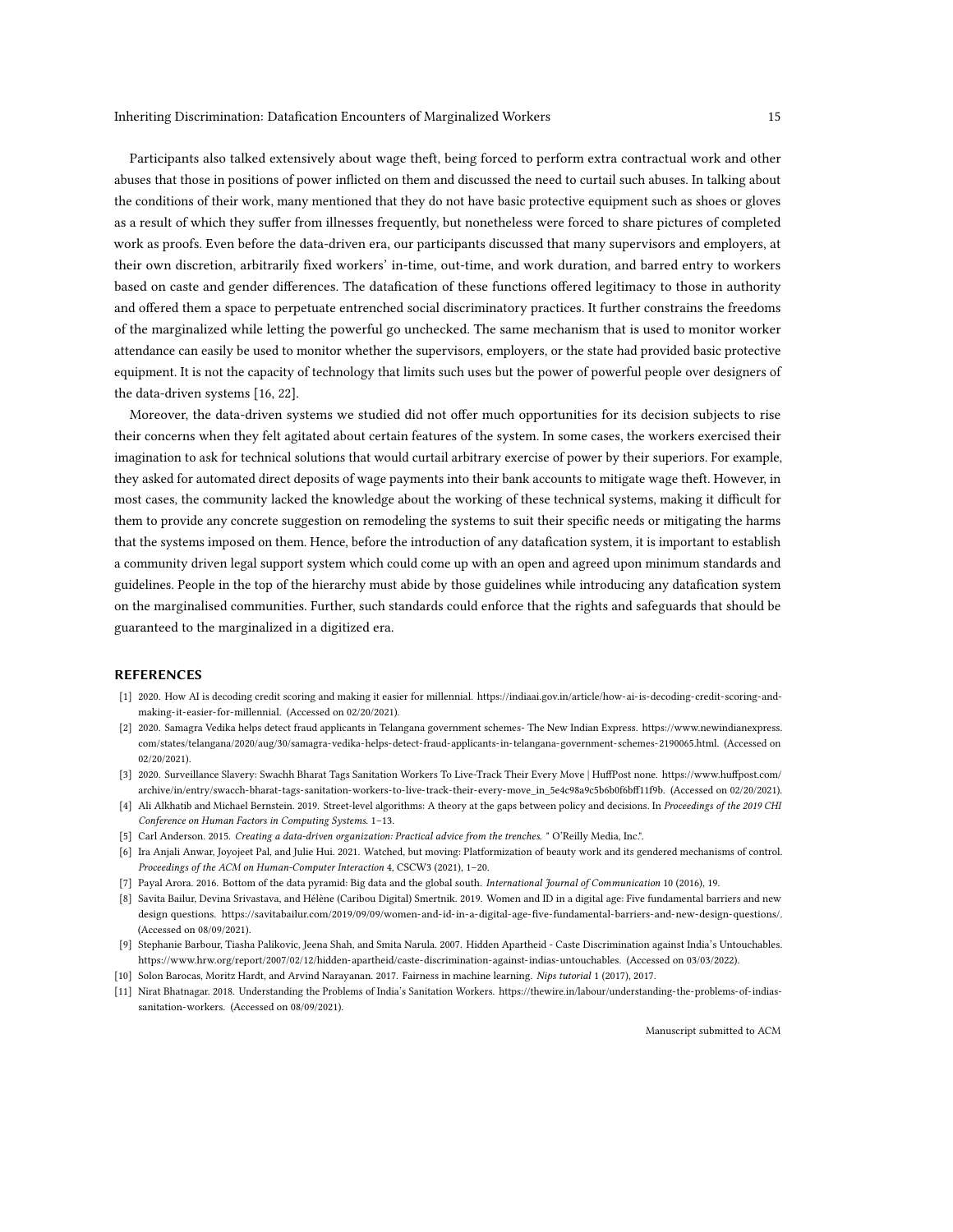- <span id="page-15-15"></span>[12] Tolga Bolukbasi, Kai-Wei Chang, James Y Zou, Venkatesh Saligrama, and Adam T Kalai. 2016. Man is to computer programmer as woman is to homemaker? debiasing word embeddings. Advances in neural information processing systems 29 (2016), 4349–4357.
- <span id="page-15-1"></span>[13] Anna Brown, Alexandra Chouldechova, Emily Putnam-Hornstein, Andrew Tobin, and Rhema Vaithianathan. 2019. Toward algorithmic accountability in public services: A qualitative study of affected community perspectives on algorithmic decision-making in child welfare services. In Proceedings of the 2019 CHI Conference on Human Factors in Computing Systems. 1–12.
- <span id="page-15-3"></span>[14] Joy Buolamwini and Timnit Gebru. 2018. Gender shades: Intersectional accuracy disparities in commercial gender classification. In Conference on fairness, accountability and transparency. PMLR, 77–91.
- <span id="page-15-27"></span>[15] Srishti Chaudhary. 2022. Years Of Fashion Through The Lens Of Casteism. [https://velivada.com/2022/01/13/years-of-fashion-through-the-lens-of](https://velivada.com/2022/01/13/years-of-fashion-through-the-lens-of-casteism/)[casteism/.](https://velivada.com/2022/01/13/years-of-fashion-through-the-lens-of-casteism/) (Accessed on 03/03/2022).
- <span id="page-15-31"></span>[16] Patricia Hill Collins. 2002. Black feminist thought: Knowledge, consciousness, and the politics of empowerment. routledge. 229 pages.
- <span id="page-15-9"></span>[17] Sasha Costanza-Chock. 2020. Design justice: Community-led practices to build the worlds we need. The MIT Press.
- <span id="page-15-13"></span>[18] Nick Couldry and Ulises A Mejias. 2019. Data colonialism: Rethinking big data's relation to the contemporary subject. Television & New Media 20, 4 (2019), 336–349.
- <span id="page-15-22"></span>[19] Naga Lakshmi Damaraju and Anil K Makhija. 2018. The role of social proximity in professional CEO appointments: Evidence from caste/religion-based hiring of CEOs in India. Strategic Management Journal 39, 7 (2018), 2051–2074.
- <span id="page-15-4"></span>[20] Thomas Davidson, Debasmita Bhattacharya, and Ingmar Weber. 2019. Racial bias in hate speech and abusive language detection datasets. arXiv preprint arXiv:1905.12516 (2019).
- <span id="page-15-26"></span>[21] Rajeshwari Deshpande and Suhas Palshikar. 2008. Occupational mobility: How much does caste matter? Economic and Political Weekly (2008), 61–70.
- <span id="page-15-8"></span>[22] Catherine D'ignazio and Lauren F Klein. 2020. Data feminism. MIT press.
- <span id="page-15-11"></span>[23] Iona Eckstein and Zothan Mawii. 2020. Workplace Monitoring: Data collection practices and emerging risks for low wage workers in India. [https://tandemresearch.org/assets/17170.pdf.](https://tandemresearch.org/assets/17170.pdf) (Accessed on 08/09/2021).
- <span id="page-15-29"></span>[24] Virginia Eubanks. 2018. Automating inequality: How high-tech tools profile, police, and punish the poor. St. Martin's Press.
- <span id="page-15-28"></span>[25] Raymond Fisman, Daniel Paravisini, and Vikrant Vig. 2011. Social proximity and loan outcomes: Evidence from an Indian Bank. American Economic Review (2011).
- <span id="page-15-6"></span>[26] Batya Friedman. 1996. Value-sensitive design. interactions 3, 6 (1996), 16–23.
- <span id="page-15-25"></span>[27] Ira N Gang, Kunal Sen, and Myeong-Su Yun. 2017. Is caste destiny? Occupational diversification among Dalits in rural India. The European Journal of Development Research 29, 2 (2017), 476–492.
- <span id="page-15-24"></span>[28] Nehal Garg. 2019. Understanding India's Sanitation Workers to Better Solve Their Problems. [https://thewire.in/labour/understanding-the-problems](https://thewire.in/labour/understanding-the-problems-of-indias-sanitation-workers)[of-indias-sanitation-workers.](https://thewire.in/labour/understanding-the-problems-of-indias-sanitation-workers) (Accessed on 08/09/2021).
- <span id="page-15-16"></span>[29] Sahaj Garg, Vincent Perot, Nicole Limtiaco, Ankur Taly, Ed H Chi, and Alex Beutel. 2019. Counterfactual fairness in text classification through robustness. In Proceedings of the 2019 AAAI/ACM Conference on AI, Ethics, and Society. 219–226.
- <span id="page-15-20"></span>[30] Gopal Guru. 2020. Ethics in Ambedkar's Critique of Gandhi. (2020).
- <span id="page-15-30"></span>[31] Alon Halevy, Peter Norvig, and Fernando Pereira. 2009. The unreasonable effectiveness of data. IEEE Intelligent Systems 24, 2 (2009), 8-12.
- <span id="page-15-7"></span>[32] Björn Hartmann and Dori Tunstall. 2019. Berkeley Talks transcript: Design anthropologist Dori Tunstall on decolonizing design. [https://news.](https://news.berkeley.edu/2019/01/25/berkeley-talks-transcript-dori-tunstall/) [berkeley.edu/2019/01/25/berkeley-talks-transcript-dori-tunstall/.](https://news.berkeley.edu/2019/01/25/berkeley-talks-transcript-dori-tunstall/) (Accessed on 08/09/2021).
- <span id="page-15-2"></span>[33] Richard Heeks and Satyarupa Shekhar. 2019. Datafication, development and marginalised urban communities: An applied data justice framework. Information, Communication & Society 22, 7 (2019), 992–1011.
- <span id="page-15-18"></span>[34] Richard Heeks and Satyarupa Swain. 2018. An Applied Data Justice Framework: Analysing Datafication and Marginalised Communities in Cities of the Global South. Development Informatics Working Paper 74 (2018).
- <span id="page-15-5"></span>[35] Ben Hutchinson, Vinodkumar Prabhakaran, Emily Denton, Kellie Webster, Yu Zhong, and Stephen Denuyl. 2020. Social biases in NLP models as barriers for persons with disabilities. arXiv preprint arXiv:2005.00813 (2020).
- <span id="page-15-19"></span>[36] Azra Ismail and Neha Kumar. 2018. Engaging solidarity in data collection practices for community health. Proceedings of the ACM on Human-Computer Interaction 2, CSCW (2018), 1–24.
- <span id="page-15-12"></span>[37] Keshav Kanoria. 2018. The Six Personas Of Manual Scavenging In India. [https://thewire.in/labour/the-six-personas-of-manual-scavenging-in-india.](https://thewire.in/labour/the-six-personas-of-manual-scavenging-in-india) (Accessed on 08/09/2021).
- <span id="page-15-14"></span>[38] Kimmo Kärkkäinen and Jungseock Joo. 2019. Fairface: Face attribute dataset for balanced race, gender, and age. arXiv preprint arXiv:1908.04913  $(2019)$
- <span id="page-15-23"></span>[39] Katherine C Kellogg, Melissa A Valentine, and Angele Christin. 2020. Algorithms at work: The new contested terrain of control. Academy of Management Annals 14, 1 (2020), 366–410.
- <span id="page-15-17"></span>[40] Reetika Khera. 2017. Impact of Aadhaar in welfare programmes. Available at SSRN 3045235 (2017).
- <span id="page-15-21"></span>[41] Nishikant Kolge. 2017. Was Gandhi a Champion of the Caste System? (2017).
- <span id="page-15-10"></span>[42] Sai Amulya Komarraju, Payal Arora, and Usha Raman. 2021. Agency and servitude in platform labour: a feminist analysis of blended cultures. Media, Culture & Society (2021), 01634437211029890.
- <span id="page-15-0"></span>[43] Kristian Helbo Kristiansen, Mathias A Valeur-Meller, Lynn Dombrowski, and Naja L Holten Moller. 2018. Accountability in the blue-collar data-driven workplace. In Proceedings of the 2018 CHI conference on human factors in computing systems. 1–12.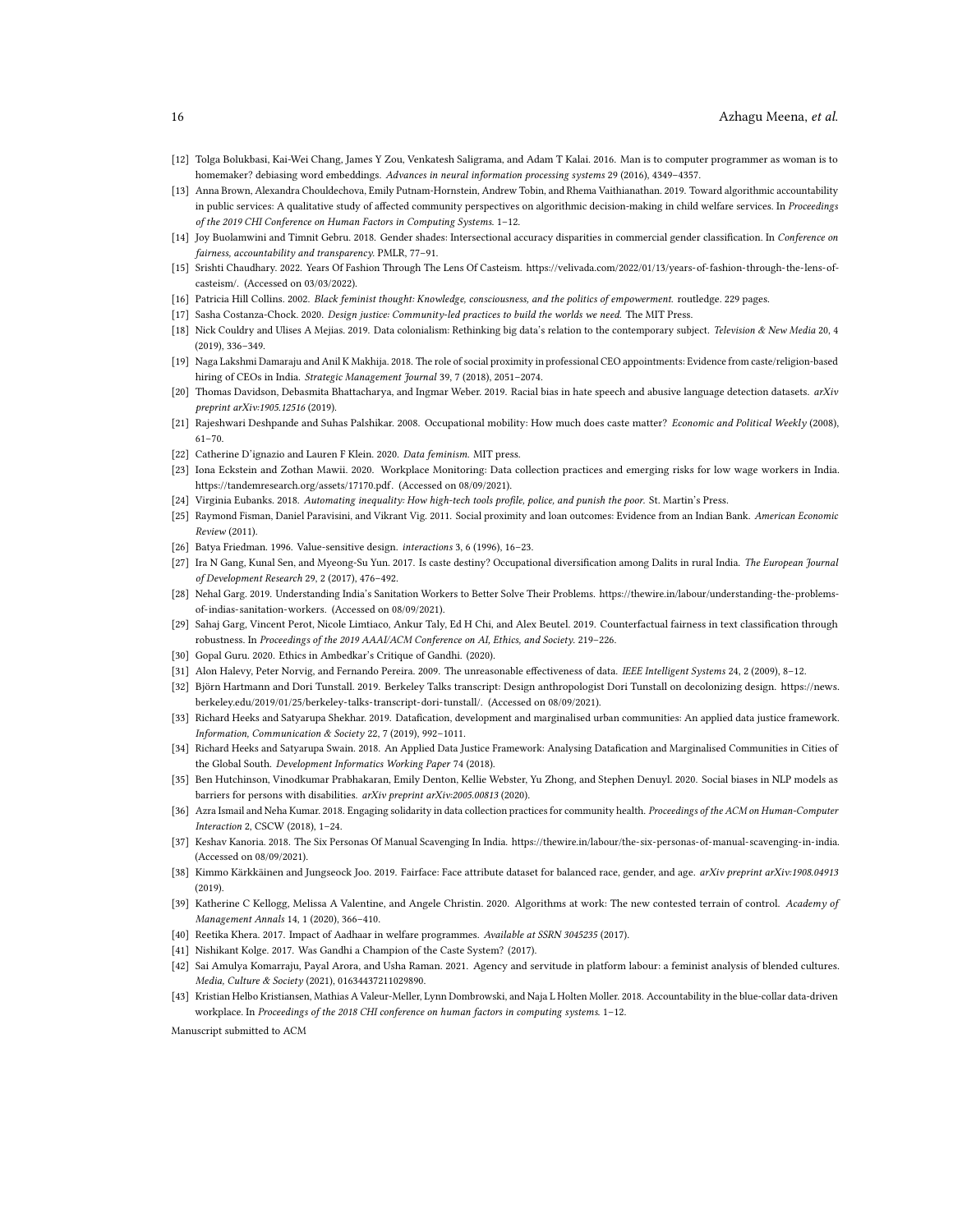### Inheriting Discrimination: Datafication Encounters of Marginalized Workers 17

- <span id="page-16-13"></span>[44] Kristian Lum and William Isaac. 2016. To predict and serve? Significance 13, 5 (2016), 14–19.
- <span id="page-16-22"></span>[45] Ramaswami Mahalingam, Srinath Jagannathan, and Patturaja Selvaraj. 2019. Decasticization, dignity, and 'dirty work'at the intersections of caste, memory, and disaster. Business Ethics Quarterly 29, 2 (2019), 213–239.
- <span id="page-16-29"></span>[46] Rajarshi Majumder. 2010. Intergenerational mobility in educational and occupational attainment: A comparative study of social classes in India. Margin: The Journal of Applied Economic Research 4, 4 (2010), 463–494.
- <span id="page-16-14"></span>[47] Thomas Manzini, Yao Chong Lim, Yulia Tsvetkov, and Alan W Black. 2019. Black is to criminal as caucasian is to police: Detecting and removing multiclass bias in word embeddings. arXiv preprint arXiv:1904.04047 (2019).
- <span id="page-16-0"></span>[48] Vidushi Marda and Shivangi Narayan. 2020. Data in New Delhi's predictive policing system. In Proceedings of the 2020 conference on fairness, accountability, and transparency. 317–324.
- <span id="page-16-1"></span>[49] Silvia Masiero. 2020. Critical Theory in Information Systems: Where Is the South? Available at SSRN (2020).
- <span id="page-16-3"></span>[50] Silvia Masiero and Chakradhar Buddha. 2021. Data Justice in Digital Social Welfare: A Study of the Rythu Bharosa Scheme. arXiv[:2108.09732](https://arxiv.org/abs/2108.09732) [cs.CY]
- <span id="page-16-5"></span>[51] Silvia Masiero and Soumyo Das. 2019. Datafying anti-poverty programmes: implications for data justice. Information, Communication & Society 22, 7 (2019), 916–933.
- <span id="page-16-30"></span>[52] Ashwaq Masoodi. 2017. The changing fabric of Dalit life. [https://www.livemint.com/Leisure/avsrwntNuBHG3THdAb5aMP/The-changing-fabric](https://www.livemint.com/Leisure/avsrwntNuBHG3THdAb5aMP/The-changing-fabric-of-Dalit-life.html)[of-Dalit-life.html.](https://www.livemint.com/Leisure/avsrwntNuBHG3THdAb5aMP/The-changing-fabric-of-Dalit-life.html) (Accessed on 03/03/2022).
- <span id="page-16-12"></span>[53] Ninareh Mehrabi, Fred Morstatter, Nripsuta Saxena, Kristina Lerman, and Aram Galstyan. 2021. A survey on bias and fairness in machine learning. ACM Computing Surveys (CSUR) 54, 6 (2021), 1–35.
- <span id="page-16-18"></span>[54] Stefania Milan and Emiliano Treré. 2017. Big Data from the South: The beginning of a conversation we must have. Available at SSRN 3056958 (2017).
- <span id="page-16-17"></span>[55] Stefania Milan and Emiliano Treré. 2019. Big data from the South (s): Beyond data universalism. Television & New Media 20, 4 (2019), 319-335.
- <span id="page-16-24"></span>[56] Shweta Mohandas and Deepika Nandagudi Srinivasa. 2020. The Boss Will See You Now - The Growth of Workplace Surveillance in India, is Data Protection Legislation the Answer? [https://cis-india.org/internet-governance/blog/the-boss-will-see-you-now-the-growth-of-workplace](https://cis-india.org/internet-governance/blog/the-boss-will-see-you-now-the-growth-of-workplace-surveillance-in-india-is-data-protection-legislation-the-answer)[surveillance-in-india-is-data-protection-legislation-the-answer.](https://cis-india.org/internet-governance/blog/the-boss-will-see-you-now-the-growth-of-workplace-surveillance-in-india-is-data-protection-legislation-the-answer) (Accessed on 08/09/2021).
- <span id="page-16-2"></span>[57] Michael J Muller. 2003. Participatory design: the third space in HCI. Handbook of HCI. Mahway NJ USA: Erlbaum (2003).
- <span id="page-16-25"></span>[58] Shalini Nair. 2018. One manual scavenging death every five days: Official data. [https://indianexpress.com/article/india/official-data-shows-one](https://indianexpress.com/article/india/official-data-shows-one-manual-scavenging-death-every-five-days-5361531/)[manual-scavenging-death-every-five-days-5361531/.](https://indianexpress.com/article/india/official-data-shows-one-manual-scavenging-death-every-five-days-5361531/) (Accessed on 08/09/2021).
- <span id="page-16-28"></span>[59] Bonnie Nardi, Ravi Vatrapu, and Torkil Clemmensen. 2011. Comparative informatics. Interactions 18, 2 (2011), 28–33.
- <span id="page-16-19"></span>[60] Chinasa T Okolo, Srujana Kamath, Nicola Dell, and Aditya Vashistha. 2021. "It cannot do all of my work": Community Health Worker Perceptions of AI-Enabled Mobile Health Applications in Rural India. In Proceedings of the 2021 CHI Conference on Human Factors in Computing Systems. 1–20.
- <span id="page-16-4"></span>[61] Joyojeet Pal. 2012. The machine to aspire to: The computer in rural south India. First Monday (2012).
- <span id="page-16-11"></span>[62] Joyojeet Pal. 2017. The Technological Self in India: From Tech-savvy Farmers to a Selfie-tweeting Prime Minister. In Proceedings of the Ninth International Conference on Information and Communication Technologies and Development. 1–13.
- <span id="page-16-20"></span>[63] Suhas Palshikar. 2015. Ambedkar and Gandhi: Limits of Divergence and Possibilities of Conversation. Economic and Political Weekly (2015), 45–50.
- <span id="page-16-16"></span>[64] Ji Ho Park, Jamin Shin, and Pascale Fung. 2018. Reducing gender bias in abusive language detection. arXiv preprint arXiv:1808.07231 (2018).
- <span id="page-16-31"></span>[65] Pankaj C Patel, Sambit Lenka, and Vinit Parida. 2022. Caste-based discrimination, microfinance credit scores, and microfinance loan approvals among females in India. Business & society 61, 2 (2022), 372–388.
- <span id="page-16-9"></span>[66] Noopur Raval and Joyojeet Pal. 2019. Making a" Pro":'professionalism'after platforms in beauty-work. Proceedings of the ACM on Human-Computer Interaction 3, CSCW (2019), 1–17.
- <span id="page-16-27"></span>[67] Govindan Raveendran and Joann Vanek. 2020. Informal Workers in India: A Statistical Profile.
- <span id="page-16-23"></span>[68] Alex Rosenblat and Luke Stark. 2016. Algorithmic labor and information asymmetries: A case study of Uber's drivers. International journal of communication 10 (2016), 27.
- <span id="page-16-21"></span>[69] Arundhati Roy. 2019. The Doctor and the Saint: The Ambedkar-Gandhi Debate: Caste, Race and Annihilation of Caste. Penguin Random House India Private Limited.
- <span id="page-16-10"></span>[70] VIDUSHI SAGAR. 2020. Can India Ignore its Caste Realities While Relaxing Labour Laws? [https://www.news18.com/news/india/can-india-ignore](https://www.news18.com/news/india/can-india-ignore-its-caste-realities-while-relaxing-labour-laws-2638135.html)[its-caste-realities-while-relaxing-labour-laws-2638135.html.](https://www.news18.com/news/india/can-india-ignore-its-caste-realities-while-relaxing-labour-laws-2638135.html) (Accessed on 03/03/2022).
- <span id="page-16-26"></span>[71] VIDUSHI SAGAR. 2020. Can India Ignore its Caste Realities While Relaxing Labour Laws? [https://www.news18.com/news/india/can-india-ignore](https://www.news18.com/news/india/can-india-ignore-its-caste-realities-while-relaxing-labour-laws-2638135.html)[its-caste-realities-while-relaxing-labour-laws-2638135.html.](https://www.news18.com/news/india/can-india-ignore-its-caste-realities-while-relaxing-labour-laws-2638135.html) (Accessed on 08/09/2021).
- <span id="page-16-6"></span>[72] Nithya Sambasivan, Erin Arnesen, Ben Hutchinson, Tulsee Doshi, and Vinodkumar Prabhakaran. 2021. Re-imagining Algorithmic Fairness in India and Beyond. In Proceedings of the 2021 ACM Conference on Fairness, Accountability, and Transparency. 315–328.
- <span id="page-16-7"></span>[73] Nithya Sambasivan and Jess Holbrook. 2018. Toward responsible AI for the next billion users. Interactions 26, 1 (2018), 68–71.
- <span id="page-16-8"></span>[74] Nithya Sambasivan, Shivani Kapania, Hannah Highfill, Diana Akrong, Praveen Paritosh, and Lora M Aroyo. 2021. "Everyone wants to do the model work, not the data work": Data Cascades in High-Stakes AI. In proceedings of the 2021 CHI Conference on Human Factors in Computing Systems. 1-15.
- <span id="page-16-32"></span>[75] Navjot Sangwan. 2020. 3000 Years of Discrimination and Counting: How Caste Still Matters in the Indian Credit Sector. Greenwich Papers in Political  $Economy(2020)$ .
- <span id="page-16-15"></span>[76] Maarten Sap, Dallas Card, Saadia Gabriel, Yejin Choi, and Noah A Smith. 2019. The risk of racial bias in hate speech detection. In Proceedings of the 57th annual meeting of the association for computational linguistics. 1668–1678.